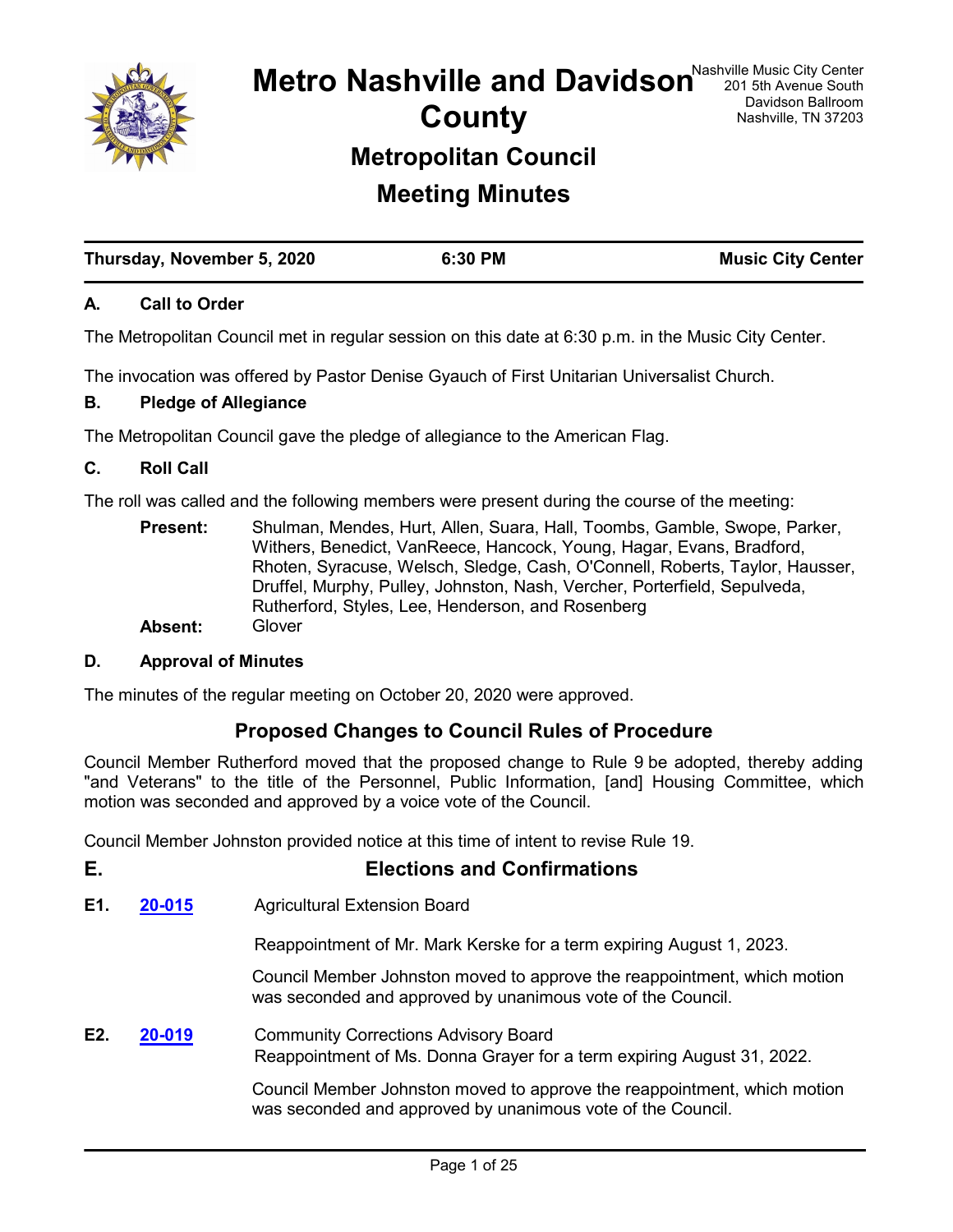| <b>Metropolitan Council</b> |                   | <b>Meeting Minutes</b>                                                                                                                                                                                                                                                                           | <b>November 5, 2020</b> |
|-----------------------------|-------------------|--------------------------------------------------------------------------------------------------------------------------------------------------------------------------------------------------------------------------------------------------------------------------------------------------|-------------------------|
| E3.<br>20-020               |                   | Gas and Mechanical Examiners Appeals Board                                                                                                                                                                                                                                                       |                         |
|                             |                   | Appointment of Mr. Michael Porter for a term expiring August 21, 2024.                                                                                                                                                                                                                           |                         |
|                             |                   | Council Member Johnston moved to approve the appointment, which motion<br>was seconded and approved by unanimous vote of the Council.                                                                                                                                                            |                         |
| E4.                         | 20-000            | <b>Health and Educational Facilities Board</b>                                                                                                                                                                                                                                                   |                         |
|                             |                   | Election to fill two vacancies for terms expiring September 30, 2026.                                                                                                                                                                                                                            |                         |
|                             |                   | The President called for an election, and the ballot was taken as follows:                                                                                                                                                                                                                       |                         |
|                             |                   | Carr (32): Mendes, Hurt, Suara, Hall, Toombs, Gamble, Swope, Parker,<br>Withers, Benedict, Hancock, Young, Hagar, Evans, Bradford, Rhoten, Welsch,<br>Cash, O'Connell, Roberts, Taylor, Hausser, Druffel, Murphy, Pulley, Johnston,<br>Nash, Vercher, Porterfield, Lee, Henderson, and Rosenberg |                         |
|                             |                   | Clinkscales (25): Mendes, Hurt, Allen, Suara, Toombs, Gamble, Parker,<br>Benedict, VanReece, Hancock, Young, Bradford, Syracuse, Welsch, Sledge,<br>O'Connell, Taylor, Hausser, Vercher, Porterfield, Sepulveda, Rutherford, Styles,<br>Lee, and Rosenberg                                       |                         |
|                             |                   | Perry (19): Allen, Hall, Swope, Withers, VanReece, Hagar, Evans, Rhoten,<br>Syracuse, Sledge, Cash, Roberts, Druffel, Murphy, Pulley, Johnston, Nash,<br>Sepulveda, and Rutherford                                                                                                               |                         |
|                             |                   | The President announced that Ms. Carr and Ms. Clinckscales were elected,<br>each for a six (6) year term.                                                                                                                                                                                        |                         |
| F.                          |                   | <b>Bills on Public Hearing</b>                                                                                                                                                                                                                                                                   |                         |
| 1.                          | <b>BL2020-195</b> | An ordinance to amend Title 17 of the Metropolitan Code of Laws, the Zoning<br>Ordinance of The Metropolitan Government of Nashville and Davidson County,<br>by changing from R6 to SP zoning on property located at 4306 Goins Road, at                                                         |                         |

the northwest corner of Goins Road and Taylor Road (6.06 acres), to permit 121 multi-family residential units, all of which is described herein (Proposal No. 2018SP-023-001).

Council Member Sepulveda requested a hearing from the public on this bill which had been previously advertised. The President asked if anyone desired to be heard for or against the bill and no one came forward to be heard. The President declared the public hearing closed. Council Member Sepulveda moved that the Bill (Ordinance) be passed on second reading, which motion was seconded and approved by a voice vote of the Council.

**2. BL2020-256** An ordinance to amend Title 17 of the Metropolitan Code of Laws, the Zoning Ordinance of The Metropolitan Government of Nashville and Davidson County, by making applicable the provision of a Historic Preservation Overlay District to various properties located along Clinton Street, from 16th Avenue North to 12th Avenue North, zoned CF, IR and SP (8.19 acres), all of which is described herein (Proposal No. 2019HP-001-001). **[BL2020-256](http://nashville.legistar.com/gateway.aspx?m=l&id=/matter.aspx?key=1243)**

> Council Member O'Connell requested a hearing from the public on this bill which had been previously advertised. The President asked if anyone desired to be heard for or against the bill and citizens were heard against the bill. The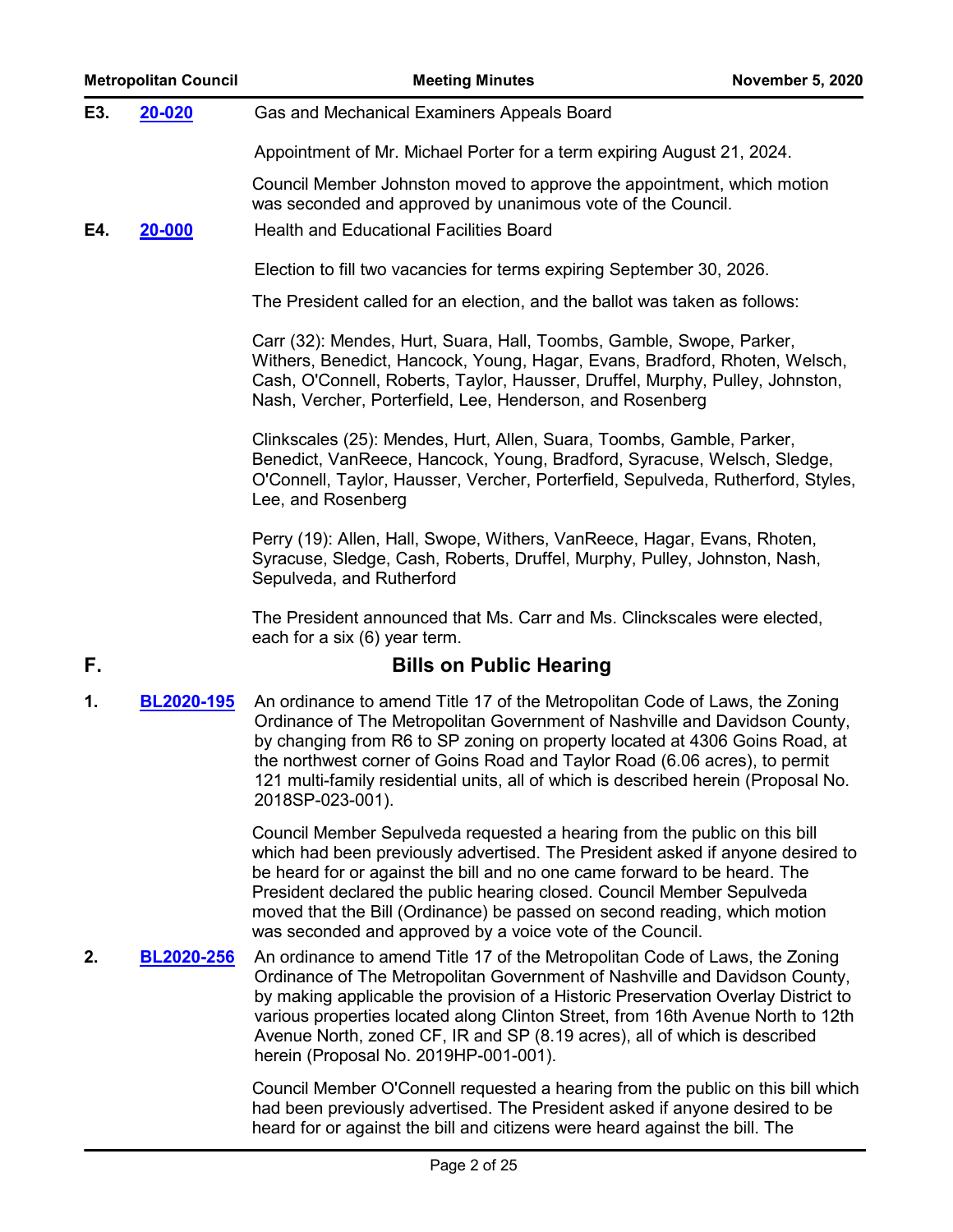President declared the public hearing closed. Council Member O'Connell moved that the Bill (Ordinance) be passed on second reading, which motion was seconded and approved by a voice vote of the Council.

**3. BL2020-418** An ordinance to amend Title 17 of the Metropolitan Code of Laws, the Zoning Ordinance of The Metropolitan Government of Nashville and Davidson County, by changing from SP and RS15 to SP zoning for properties located at 4269 Ashland City Highway and Ashland City Highway (unnumbered), approximately 830 feet East of Stewarts Lane, (23.34 acres), to permit up to 100 residential units, all of which is described herein (Proposal No. 2018SP-057-001). **[BL2020-418](http://nashville.legistar.com/gateway.aspx?m=l&id=/matter.aspx?key=1240)**

> Council Member Hall requested a hearing from the public on this bill which had been previously advertised. The President asked if anyone desired to be heard for or against the bill and no one came forward to be heard. The President declared the public hearing closed. Council Member Hall moved that the Bill (Ordinance) be passed on second reading, which motion was seconded and approved by a voice vote of the Council.

**4. BL2020-448** An ordinance to amend Title 17 of the Metropolitan Code of Laws, the Zoning Ordinance of The Metropolitan Government of Nashville and Davidson County, by changing from CL to MUL-A-NS zoning for properties located at 2213 Gains Street and 2236 Whites Creek Pike, at the southeast corner of Free Silver Road and Whites Creek Pike (0.43 acres), all of which is described herein (Proposal No. 2019Z-080PR-001). **[BL2020-448](http://nashville.legistar.com/gateway.aspx?m=l&id=/matter.aspx?key=1297)**

> Council Member Toombs moved that this Bill (Ordinance) be deferred indefinitely, which motion was seconded and approved by a voice vote of the Council.

**5. BL2020-460** An ordinance amending Metropolitan Code Section 17.32.150 to regulate the orientation of Type II billboards (Proposal No. 2020Z-012TX-001). **[BL2020-460](http://nashville.legistar.com/gateway.aspx?m=l&id=/matter.aspx?key=1418)**

> Council Member Withers moved that this Bill (Ordinance) be deferred to the January 5, 2021 public hearing, which motion was seconded and approved by a voice vote of the Council.

**6. BL2020-470** An ordinance to amend Title 17 of the Metropolitan Code of Laws, the Zoning Ordinance of The Metropolitan Government of Nashville and Davidson County, by applying a Corridor Design Overlay District to various properties along Gallatin Pike, zoned CS, CL, MUG-A, IWD, and OR20 (327 acres), all of which is described herein (Proposal No. 2020CDO-001-001). **[BL2020-470](http://nashville.legistar.com/gateway.aspx?m=l&id=/matter.aspx?key=1367)**

> Council Member VanReece requested a hearing from the public on this bill which had been previously advertised. The President asked if anyone desired to be heard for or against the bill and no one came forward to be heard. The President declared the public hearing closed. Council Member VanReece moved that the Bill (Ordinance) be passed on second reading, which motion was seconded and approved by a voice vote of the Council.

**7. BL2020-471** An ordinance to amend Title 17 of the Metropolitan Code of Laws, the Zoning Ordinance of The Metropolitan Government of Nashville and Davidson County, by changing from CS and R6 to MUL-A-NS zoning for properties located at 1119 and 1123 3rd Avenue South, approximately 75 feet north of Chestnut Street (0.23 acres), all of which is described herein (Proposal No. 2020Z-099PR-001). **[BL2020-471](http://nashville.legistar.com/gateway.aspx?m=l&id=/matter.aspx?key=1345)**

> Council Member Sledge requested a hearing from the public on this bill which had been previously advertised. The President asked if anyone desired to be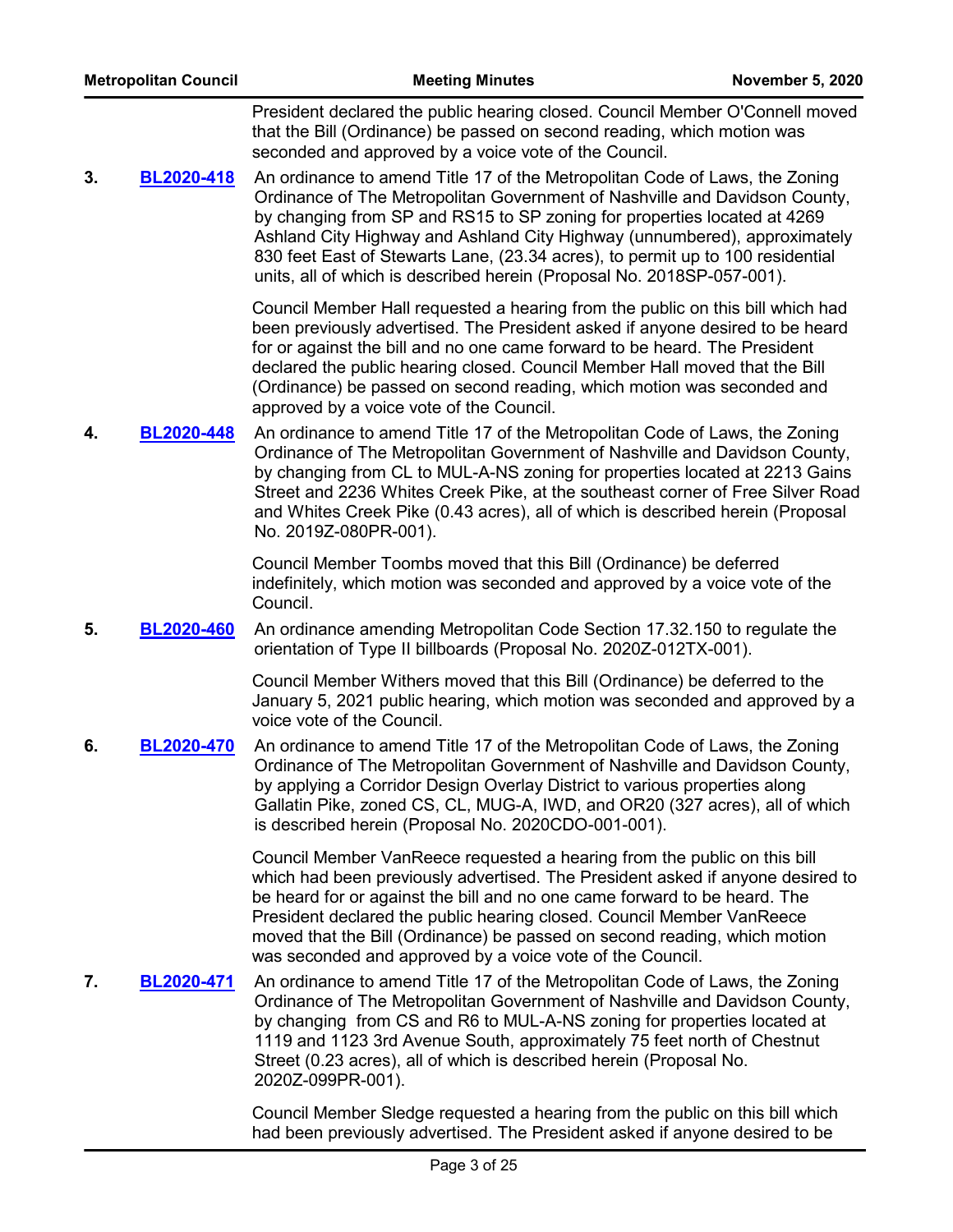heard for or against the bill and no one came forward to be heard. The President declared the public hearing closed. Council Member Sledge moved that the Bill (Ordinance) be passed on second reading, which motion was seconded and approved by a voice vote of the Council.

**8. BL2020-472** An ordinance to amend Title 17 of the Metropolitan Code of Laws, the Zoning Ordinance of The Metropolitan Government of Nashville and Davidson County by changing from CS to MUL-A-NS zoning for property located at 1033 12th Avenue North, approximately 50 feet south of Jefferson Street and located within the Jefferson Street Redevelopment District Overlay (0.29 acres), all of which is described herein (Proposal No. 2020Z-098PR-001). **[BL2020-472](http://nashville.legistar.com/gateway.aspx?m=l&id=/matter.aspx?key=1366)**

> Council Member O'Connell requested a hearing from the public on this bill which had been previously advertised. The President asked if anyone desired to be heard for or against the bill and no one came forward to be heard. The President declared the public hearing closed. Council Member O'Connell moved that the Bill (Ordinance) be passed on second reading, which motion was seconded and approved by a voice vote of the Council.

**9. BL2020-473** An ordinance to amend Title 17 of the Metropolitan Code of Laws, the Zoning Ordinance of The Metropolitan Government of Nashville and Davidson County, by changing from RS10 to R6-A zoning for property located at 2825 Old Buena Vista Road, approximately 230 feet south of Stokers Lane (0.44 acres), all of which is described herein (Proposal No. 2020Z-100PR-001). **[BL2020-473](http://nashville.legistar.com/gateway.aspx?m=l&id=/matter.aspx?key=1348)**

> Council Member Toombs requested a hearing from the public on this bill which had been previously advertised. The President asked if anyone desired to be heard for or against the bill and no one came forward to be heard. The President declared the public hearing closed. Council Member Toombs moved that the Bill (Ordinance) be passed on second reading, which motion was seconded and approved by a voice vote of the Council.

**10.** BL2020-474 An ordinance to amend Title 17 of the Metropolitan Code of Laws, the Zoning Ordinance of The Metropolitan Government of Nashville and Davidson County, by changing from IWD to MUG-A zoning for properties located at 1106 Davidson Street and 690 Davidson Street, approximately 715 feet east of S 5th Street (7.97 acres), all of which is described herein (Proposal No. 2020Z-094PR-001). **[BL2020-474](http://nashville.legistar.com/gateway.aspx?m=l&id=/matter.aspx?key=1364)**

> Council Member Withers requested a hearing from the public on this bill which had been previously advertised. The President asked if anyone desired to be heard for or against the bill and no one came forward to be heard. The President declared the public hearing closed. Council Member Withers moved that the Bill (Ordinance) be passed on second reading, which motion was seconded and approved by a voice vote of the Council.

**11.** BL2020-475 An ordinance to amend Title 17 of the Metropolitan Code of Laws, the Zoning Ordinance of The Metropolitan Government of Nashville and Davidson County, by changing from RS15 to MUL-A zoning for properties located at 3728 Central Pike and Central Pike (unnumbered), at the western terminus of Dodson Chapel Lane (3.57 acres), all of which is described herein (Proposal No. 2020Z-084PR-001). **[BL2020-475](http://nashville.legistar.com/gateway.aspx?m=l&id=/matter.aspx?key=1360)**

> Council Member Rhoten requested a hearing from the public on this bill which had been previously advertised. The President asked if anyone desired to be heard for or against the bill and no one came forward to be heard. The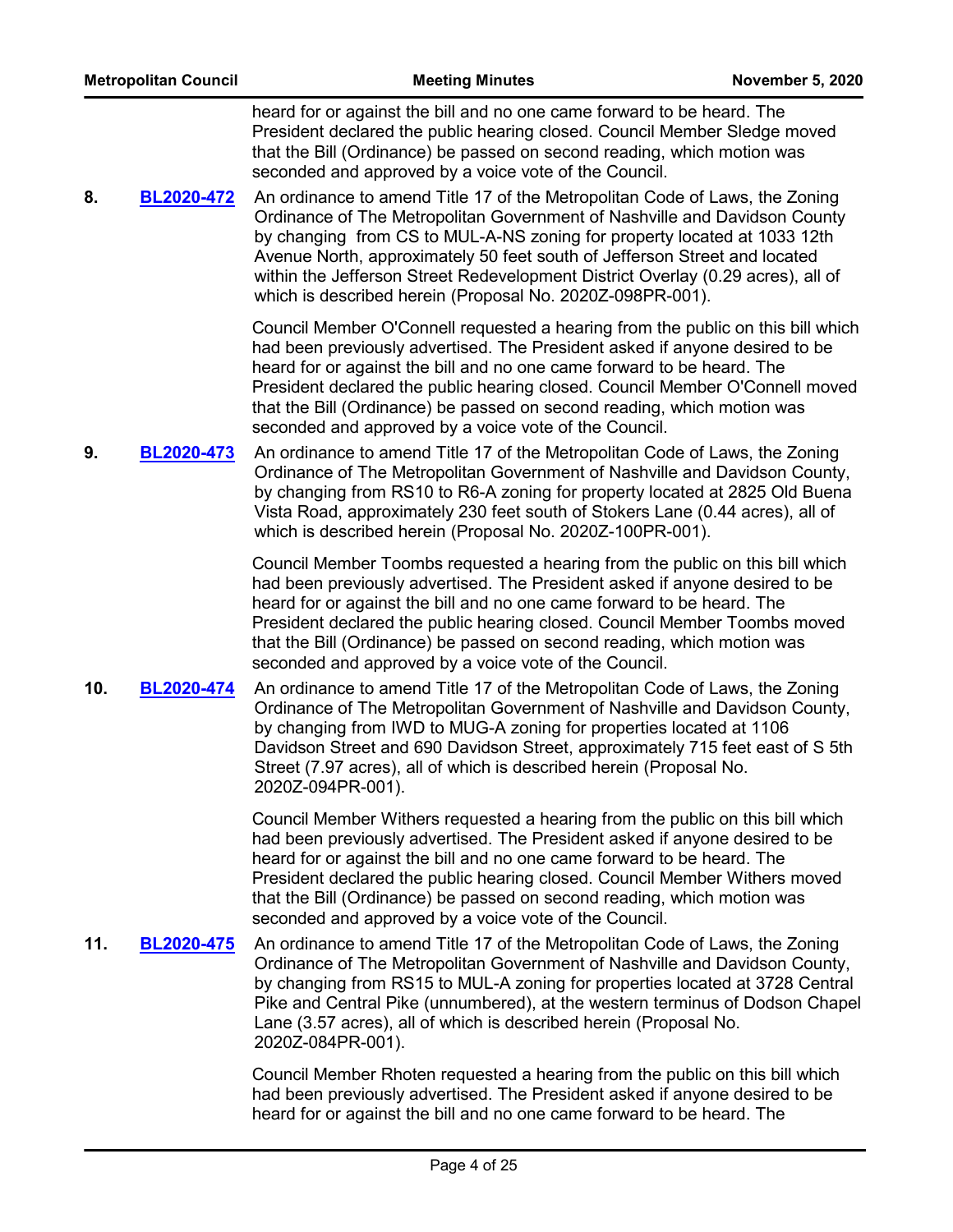President declared the public hearing closed. Council Member Rhoten moved that the Bill (Ordinance) be passed on second reading, which motion was seconded and approved by a voice vote of the Council.

**12. BL2020-476** An ordinance to amend Title 17 of the Metropolitan Code of Laws, the Zoning Ordinance of The Metropolitan Government of Nashville and Davidson County, by changing from R10 to CS zoning for property located at 2364 Gallatin Pike, approximately 750 feet east of Riverchase Boulevard (2.93 acres), all of which is described herein (Proposal No. 2020Z-082PR-001). **[BL2020-476](http://nashville.legistar.com/gateway.aspx?m=l&id=/matter.aspx?key=1362)**

> Council Member Young requested a hearing from the public on this bill which had been previously advertised. The President asked if anyone desired to be heard for or against the bill and no one came forward to be heard. The President declared the public hearing closed. Council Member Young moved that the Bill (Ordinance) be passed on second reading, which motion was seconded and approved by a voice vote of the Council.

**13. BL2020-477** An ordinance to amend Title 17 of the Metropolitan Code of Laws, the Zoning Ordinance of The Metropolitan Government of Nashville and Davidson County, by applying a Contextual Overlay District to properties located at various addresses along Rosecliff Drive, approximately 160 feet east of Preston Drive, zoned R10 (13.04 acres), all of which is described herein (Proposal No. 2020COD-002-001). **[BL2020-477](http://nashville.legistar.com/gateway.aspx?m=l&id=/matter.aspx?key=1369)**

> Council Member Benedict requested a hearing from the public on this bill which had been previously advertised. The President asked if anyone desired to be heard for or against the bill and citizens were heard in favor of and in opposition to the bill, and documents were submitted for the record. The President declared the public hearing closed. Council Member Benedict moved that the Bill (Ordinance) be passed on second reading, which motion was seconded and approved by a voice vote of the Council.

**14. BL2020-478** An ordinance to amend Title 17 of the Metropolitan Code of Laws, the Zoning Ordinance of The Metropolitan Government of Nashville and Davidson County, by changing from IWD to MUG-A-NS zoning for properties located at 1021, 1023 and 1025 8th Avenue South, at the corner of 8th Avenue South and Olympic Street (0.41 acres), all of which is described herein (Proposal No. 2020Z-101PR-001). **[BL2020-478](http://nashville.legistar.com/gateway.aspx?m=l&id=/matter.aspx?key=1350)**

> Council Member Sledge requested a hearing from the public on this bill which had been previously advertised. The President asked if anyone desired to be heard for or against the bill and no one came forward to be heard. The President declared the public hearing closed. Council Member Sledge moved that the Bill (Ordinance) be passed on second reading, which motion was seconded and approved by a voice vote of the Council.

**15. BL2020-479** An ordinance to amend Title 17 of the Metropolitan Code of Laws, the Zoning Ordinance of The Metropolitan Government of Nashville and Davidson County, by changing from MUN, MUN-A, MUL-A, MUG, OR20, CS and CF to MUN-NS, MUN-A-NS, MUL-A-NS, MUG-NS, OR20-NS, CS-NS, and CF-NS zoning for various properties located between Rosa L. Parks Boulevard and 2nd Avenue North, from Hume Street, south to Jefferson Street, and located within the Germantown Historic Preservation District Overlay and the Phillips - Jackson Street Redevelopment District Overlay (68.61 acres, all of which is described herein (Proposal No. 2020Z-119PR-001). **[BL2020-479](http://nashville.legistar.com/gateway.aspx?m=l&id=/matter.aspx?key=1372)**

Map & Parcel no. /Owner: Map 081-12, Parcel(s) 415, 438, 439, 444,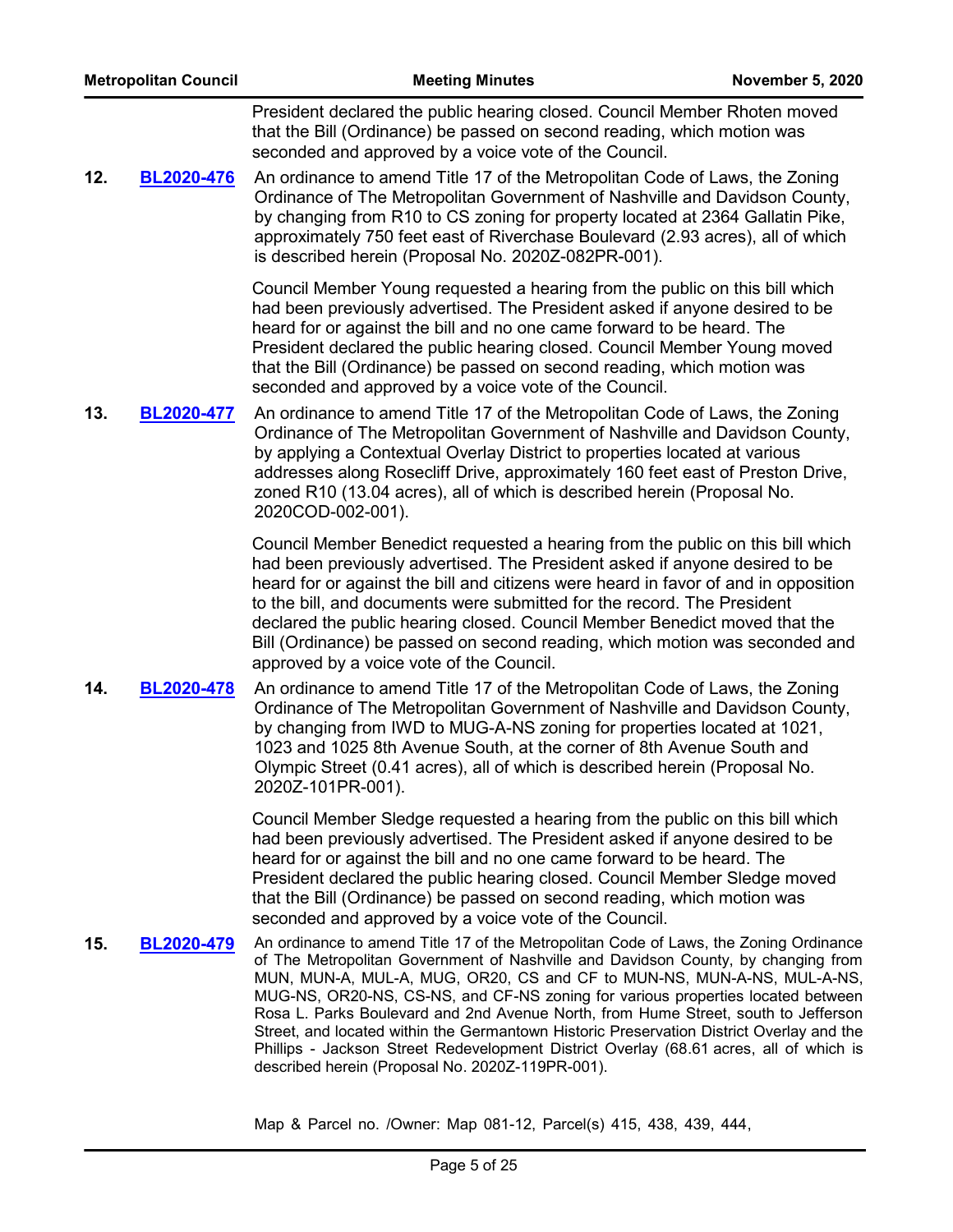448-449 Map 081-12-0-A, Parcel(s) 001-002, 900 Map 081-12-0-B, Parcel(s) 001, 003, 016-022, 101-107, 109-112, 114-119, 130, 133, 134, 140, 201, 203-211, 213, 215-223, 225, 230-233, 301-303, 305-310, 312, 313, 316-323, 325, 330-333, 401-407, 409-412, 418, 430, 432, 434-569 Map 081-12-0-T, Parcel(s) 234-243, 245-262, 334-370, 434-466, 900-903 Map 082-05, Parcel(s) 119, 170 Map 082-09, Parcel(s) 007-008, 010, 014, 035-042, 045, 054, 056-061, 063-066, 069-071, 088, 090-095, 107, 108, 152-158, 162, 172-174, 176, 178-187, 190, 201-203, 222, 253-267, 269, 270, 272, 275, 277, 285-292, 398, 399, 406, 411-413, 457, 461-463, 472-483, 486-488, 491-493, 498 Map 082-09-0-A, Parcel(s) 001-003 Map 082-09-0-B, Parcel(s) 001-006, 008 Map 082-09-0-C, Parcel(s) 001-009 Map 082-09-0-D, Parcel(s) 001-003 Map 082-09-0-F, Parcel(s) 001-010 Map 082-09-0-I, Parcel(s) 001-004 Map 082-09-0-K, Parcel(s) 001-003 Map 082-09-0-M, Parcel(s) 001-005 Map 082-09-0-P, Parcel(s) 001, 101-107, 202, 203, 301-303 Map 082-09-0-R, Parcel(s) 001-006, 009 Map 082-09-0-T, Parcel(s) 001-005, 007-018, 900 Map 082-09-0-U, Parcel(s) 101-106, 108-111, 200-202, 204-206, 208, 210, 212, 312, 900 Map 082-09-0-V, Parcel(s) 001-002, 900 Map 082-09-0-W, Parcel(s) 001-025, 900 Map 082-09-0-X, Parcel(s) 001-010, 900 Map 082-09-0-Y, Parcel(s) 001-008, 900 Map 082-09-0-Z, Parcel(s) 001-005, 900 Map 082-09-1-A, Parcel(s) 001-003, 900 Map 082-09-2-A, Parcel(s) 001-017, 900 Map 082-09-2-B, Parcel(s) 001-004, 900 Map 082-09-3-A, Parcel(s) 001-002, 900 Map 082-13, Parcel(s) 144-145, 148, 151, 152, 155-164, 175-178, 182, 183, 186, 187, 199, 254, 255, 257, 300, 386 Map 082-13-0-D, Parcel(s) 001, 101-109, 201-209, Various owners Requested by: Councilmember Freddie O'Connell

Council Member O'Connell moved that this Bill (Ordinance) be deferred to the December 1, 2020 public hearing, which motion was seconded and approved by a voice vote of the Council.

**16. BL2020-480** An ordinance to amend Title 17 of the Metropolitan Code of Laws, the Zoning Ordinance of The Metropolitan Government of Nashville and Davidson County, by changing from RS7.5 to R8 zoning for property located at 2220 Monticello Drive, approximately 400 feet north of W Trinity Lane (0.21 acres), all of which is described herein (Proposal No. 2020Z-091PR-001). **[BL2020-480](http://nashville.legistar.com/gateway.aspx?m=l&id=/matter.aspx?key=1363)**

> Council Member Toombs requested a hearing from the public on this bill which had been previously advertised. The President asked if anyone desired to be heard for or against the bill and no one came forward to be heard. The President declared the public hearing closed. Council Member Toombs moved that the Bill (Ordinance) be passed on second reading, which motion was seconded and approved by a voice vote of the Council.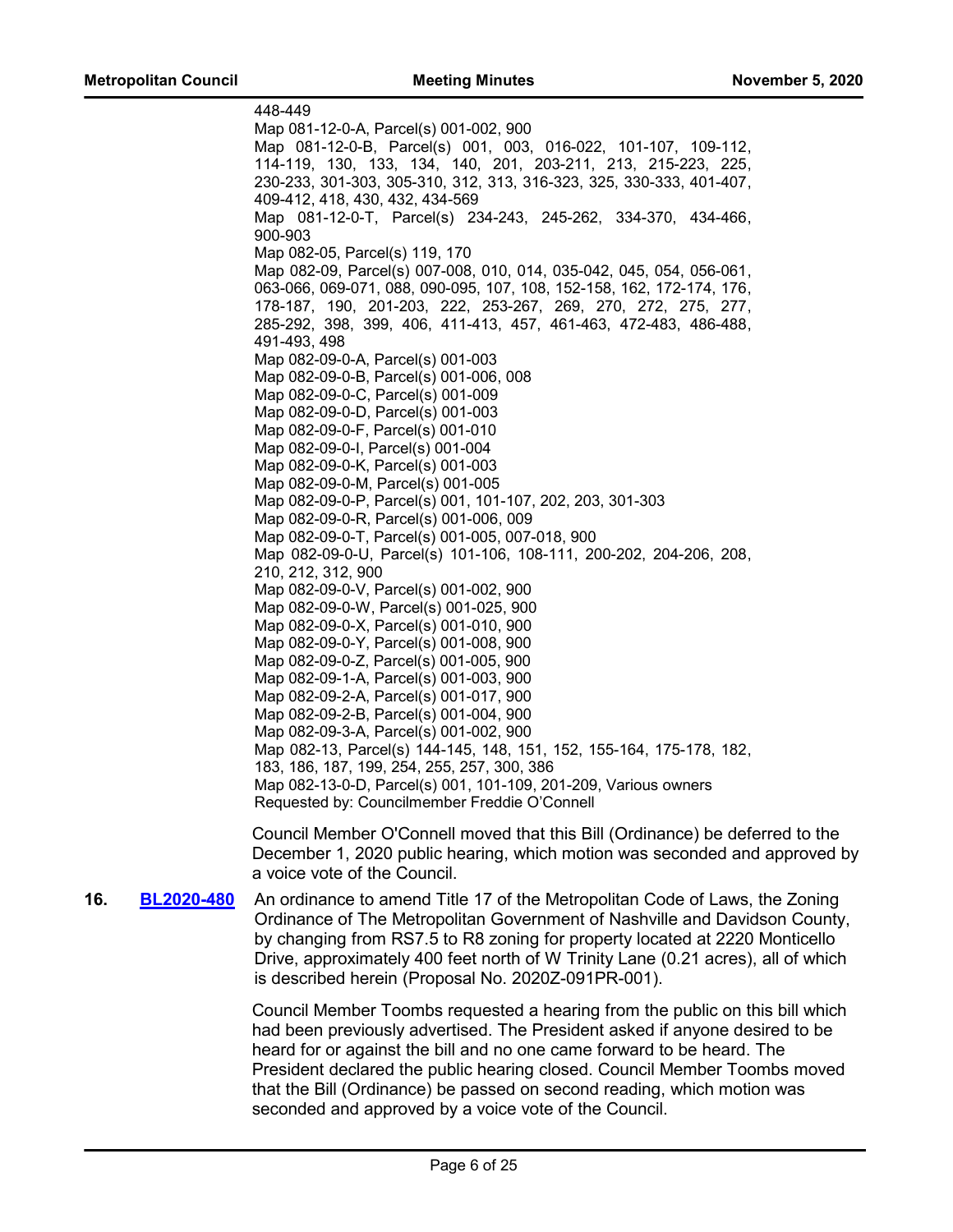|     | <b>Metropolitan Council</b> | <b>Meeting Minutes</b>                                                                                                                                                                                                                                                                                                                                                                                                                                                        | <b>November 5, 2020</b> |
|-----|-----------------------------|-------------------------------------------------------------------------------------------------------------------------------------------------------------------------------------------------------------------------------------------------------------------------------------------------------------------------------------------------------------------------------------------------------------------------------------------------------------------------------|-------------------------|
| 17. | BL2020-481                  | An ordinance to amend Title 17 of the Metropolitan Code of Laws, the Zoning<br>Ordinance of The Metropolitan Government of Nashville and Davidson County,<br>by changing from RM20 to MUG-A zoning for properties located at 407 S 4th<br>Street and S 5th Street (unnumbered), at the northwest corner of S 5th Street<br>and Shelby Avenue (2.38 acres), all of which is described herein (Proposal No.<br>2020Z-097PR-001).                                                |                         |
|     |                             | Council Member Withers requested a hearing from the public on this bill which<br>had been previously advertised. The President asked if anyone desired to be<br>heard for or against the bill and no one came forward to be heard. The<br>President declared the public hearing closed. Council Member Withers moved<br>that the Bill (Ordinance) be passed on second reading, which motion was<br>seconded and approved by a voice vote of the Council.                      |                         |
| 18. | <b>BL2020-482</b>           | An ordinance to amend Title 17 of the Metropolitan Code of Laws, the Zoning<br>Ordinance of The Metropolitan Government of Nashville and Davidson County,<br>by changing from R10 to CS zoning for a portion of properties located at 619 W<br>Due West Avenue and Creative Way (unnumbered), approximately 70 feet<br>south of W Due West Avenue and along the east side of Interstate 65 (10.44<br>acres), all of which is described herein (Proposal No. 2020Z-085PR-001). |                         |
|     |                             | Council Member VanReece requested a hearing from the public on this bill<br>which had been previously advertised. The President asked if anyone desired to<br>be heard for or against the bill and no one came forward to be heard. The<br>President declared the public hearing closed. Council Member VanReece<br>moved that the Bill (Ordinance) be passed on second reading, which motion<br>was seconded and approved by a voice vote of the Council.                    |                         |
| 19. | BL2020-483                  | An ordinance to amend Title 17 of the Metropolitan Code of Laws, the Zoning<br>Ordinance of The Metropolitan Government of Nashville and Davidson County,<br>by changing from RS7.5 to RM4-NS zoning for property located at Edgemeade<br>Boulevard (unnumbered), approximately 440 feet east of Gallatin Pike (2.01<br>acres), all of which is described herein (Proposal No. 2020Z-089PR-001).                                                                              |                         |
|     |                             | Council Member Young requested a hearing from the public on this bill which<br>had been previously advertised. The President asked if anyone desired to be<br>heard for or against the bill and no one came forward to be heard. The<br>President declared the public hearing closed. Council Member Young moved<br>that the Bill (Ordinance) be passed on second reading, which motion was<br>seconded and approved by a voice vote of the Council.                          |                         |
| 20. | <b>BL2020-484</b>           | An ordinance to amend Title 17 of the Metropolitan Code of Laws, the Zoning<br>Ordinance of The Metropolitan Government of Nashville and Davidson County,<br>by changing from R8 to MUL-A zoning for properties located at 4011, 4017 and<br>4023 Dodson Chapel Road, approximately 240 feet north of Central Pike (3.04<br>acres), all of which is described herein (Proposal No. 2020Z-060PR-001).                                                                          |                         |
|     |                             | Council Member Rhoten requested a hearing from the public on this bill which<br>had been previously advertised. The President asked if anyone desired to be<br>heard for or against the bill and no one came forward to be heard. The<br>President declared the public hearing closed. Council Member Rhoten moved<br>that the Bill (Ordinance) be passed on second reading, which motion was<br>seconded and approved by a voice vote of the Council.                        |                         |
| 21. | <b>BL2020-485</b>           | An ordinance to amend Title 17 of the Metropolitan Code of Laws, the Zoning<br>Ordinance of The Metropolitan Government of Nashville and Davidson County,                                                                                                                                                                                                                                                                                                                     |                         |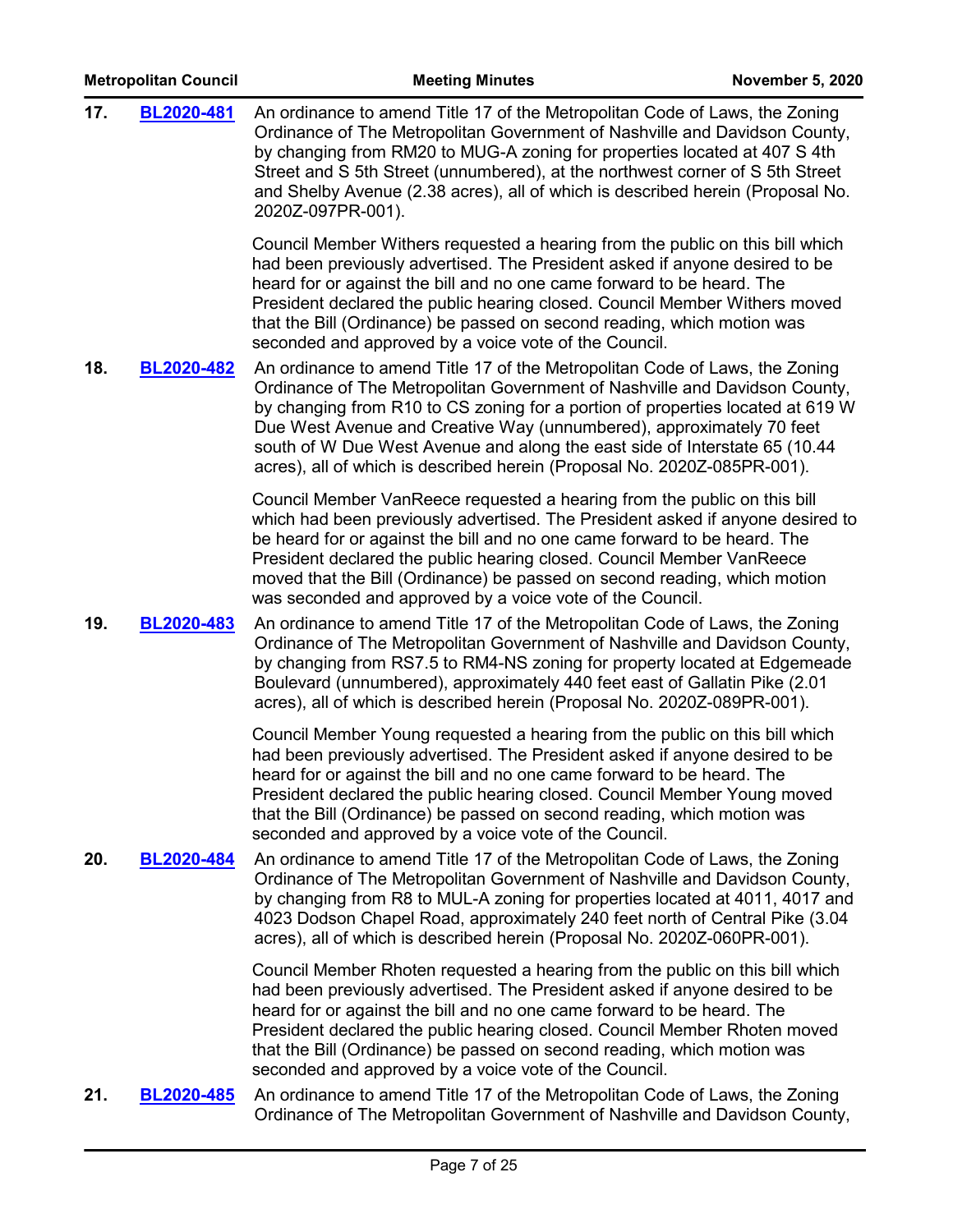by cancelling a Planned Unit Development Overlay District for properties located at Forest Park Road (unnumbered), approximately 250 feet north of Lanier Drive, zoned RM15 (4.51 acres), all of which is described herein (Proposal No. 308-84P-001).

Council Member Hancock requested a hearing from the public on this bill which had been previously advertised. The President asked if anyone desired to be heard for or against the bill and no one came forward to be heard. The President declared the public hearing closed. Council Member Hancock moved that the Bill (Ordinance) be passed on second reading, which motion was seconded and approved by a voice vote of the Council.

**22. BL2020-486** An ordinance to amend Title 17 of the Metropolitan Code of Laws, the Zoning Ordinance of The Metropolitan Government of Nashville and Davidson County, by changing from CS to SP zoning for properties located at 1108, 1110 and 1114 4th Avenue South, approximately 90 feet south of Mildred Shute Avenue (0.41 acres), to permit nonresidential uses, all of which is described herein (Proposal No. 2020SP-036-001). **[BL2020-486](http://nashville.legistar.com/gateway.aspx?m=l&id=/matter.aspx?key=1356)**

> Council Member Sledge requested a hearing from the public on this bill which had been previously advertised. The President asked if anyone desired to be heard for or against the bill and no one came forward to be heard. The President declared the public hearing closed. Council Member Sledge moved that the Bill (Ordinance) be passed on second reading, which motion was seconded and approved by a voice vote of the Council.

23. BL2020-488 An ordinance to amend Title 17 of the Metropolitan Code of Laws, the Zoning Ordinance of The Metropolitan Government of Nashville and Davidson County, by changing from R10 to SP zoning for property located at 725 Tulip Grove Road and a portion of property located at 703 Tulip Grove Road, approximately 340 feet north of Scotts Creek Parkway (13.20 acres), to permit 58 multi-family residential units, , all of which is described herein (Proposal No. 2020SP-035-001). **[BL2020-488](http://nashville.legistar.com/gateway.aspx?m=l&id=/matter.aspx?key=1342)**

> Council Member Hagar requested a hearing from the public on this bill which had been previously advertised. The President asked if anyone desired to be heard for or against the bill and no one came forward to be heard. The President declared the public hearing closed. Council Member Hagar moved that the Bill (Ordinance) be passed on second reading, which motion was seconded and approved by a voice vote of the Council.

**24. BL2020-489** An ordinance to amend Title 17 of the Metropolitan Code of Laws, the Zoning Ordinance of The Metropolitan Government of Nashville and Davidson County, by changing from R8 to SP zoning for properties located at 6001 and 6003 Obrien Avenue, at the southwest corner of Obrien Avenue and Lellyett Street (0.48 acres), to permit seven multi-family residential units, all of which is described herein (Proposal No. 2020SP-039-001). **[BL2020-489](http://nashville.legistar.com/gateway.aspx?m=l&id=/matter.aspx?key=1343)**

> Council Member Roberts requested a hearing from the public on this bill which had been previously advertised. The President asked if anyone desired to be heard for or against the bill and no one came forward to be heard. The President declared the public hearing closed. Council Member Roberts moved that the Bill (Ordinance) be passed on second reading, which motion was seconded and approved by a voice vote of the Council.

**25. [BL2020-490](http://nashville.legistar.com/gateway.aspx?m=l&id=/matter.aspx?key=1382)** An ordinance to amend Title 17 of the Metropolitan Code of Laws, the Zoning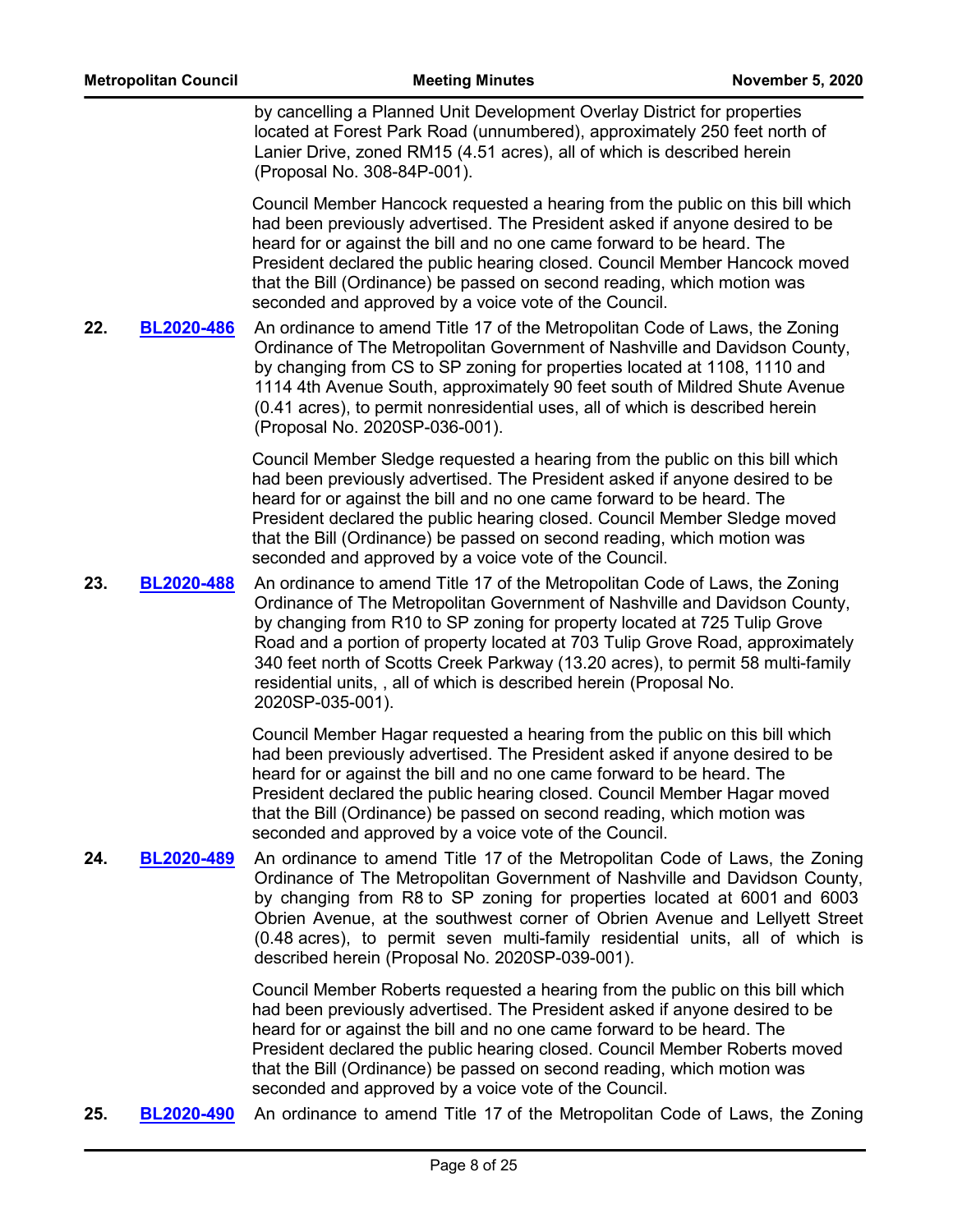Ordinance of The Metropolitan Government of Nashville and Davidson County, by changing from AR2a, RS40, and RS80 to SP zoning for various properties located at 9293 and 9401 S. Harpeth Road, Griffith Road (unnumbered), Lewis Road (unnumbered), S. Harpeth Road (unnumbered), Highway 100 (unnumbered), and Old Harding Pike (unnumbered), north of Highway 100, spanning from S. Harpeth Road to Lewis Road, northward to Griffith Road (approximately 1,119 acres), to permit a maximum of 506 single-family lots, religious institution, greenway, park, agricultural activity, cemetery, safety services, pond/lake, and associated accessory uses. (Proposal No. 2020SP-034-001).

Council Member Rosenberg requested a hearing from the public on this bill which had been previously advertised. The President asked if anyone desired to be heard for or against the bill and citizens were heard in favor of and in opposition to the bill, and documents were submitted for the record. The President declared the public hearing closed. Council Member Rosenberg to pass the bill on second reading and the defer the bill for two meetings, which motion was properly seconded. After discussion, Council Member Hurt moved that the Bill (Ordinance) be deferred to the December 1, 2020 meeting, which motion was properly seconded. After further discussion, Council Member Evans called for the previous question, which motion was seconded and approved by a voice vote of the Council.

The matter recurred on the motion to defer the bill for two meetings, which was approved by the following roll call vote with Vice Mayor Shulman voting "Yes" on the measure to break the tie:

- Hurt, Allen, Suara, Toombs, Gamble, Hagar, Bradford, Syracuse, Roberts, Taylor, Hausser, Druffel, Murphy, Pulley, Johnston, Nash, Lee, and Henderson **Yes:**
- Mendes, Hall, Swope, Parker, Withers, Benedict, VanReece, Hancock, Young, Evans, Rhoten, Welsch, Cash, O'Connell, Vercher, Sepulveda, Rutherford, and Rosenberg **No:**
- **Absent:** Glover, Sledge, and Porterfield
- **Abstain:** Styles
- **26.** BL2020-491 An ordinance extending the boundaries of the Urban Services District within the jurisdiction of the Metropolitan Government of Nashville and Davidson County to include certain properties located in Council District 3 and approving the Plan of Services, as more particularly described herein. **[BL2020-491](http://nashville.legistar.com/gateway.aspx?m=l&id=/matter.aspx?key=1497)**

Council Member Gamble moved that this Bill (Ordinance) be deferred to the December 1, 2020 public hearing, which motion was seconded and approved by a voice vote of the Council.

# **G. Resolutions Adopted on Consent**

**27. RS2020-609** A resolution accepting a grant from the State of Tennessee, Department of Mental Health and Substance Abuse Services, to The Metropolitan Government of Nashville and Davidson County for the State Trial Courts to provide Tennessee Highway Safety Office Recovery Court Enhancements to existing recovery court programs and services to improve alcohol countermeasures. **[RS2020-609](http://nashville.legistar.com/gateway.aspx?m=l&id=/matter.aspx?key=1522)**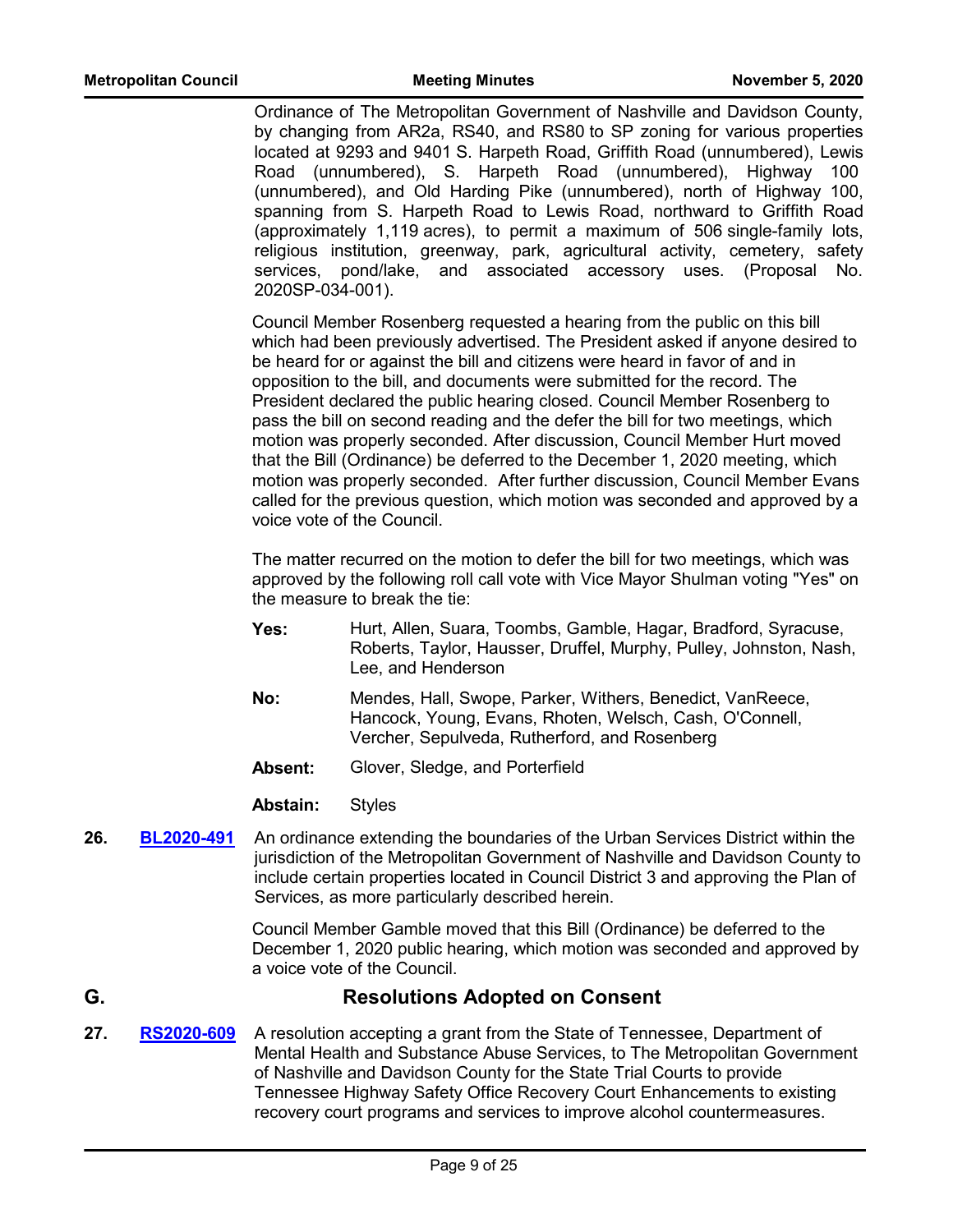### adopted

**32. RS2020-614** A Resolution authorizing the Metropolitan Development and Housing Agency to negotiate and enter into a PILOT Agreement and accept payments in lieu of ad valorem taxes with respect to a multi-family housing project located at 600 Creative Way, known as the Briarville. **[RS2020-614](http://nashville.legistar.com/gateway.aspx?m=l&id=/matter.aspx?key=1560)**

### adopted

**33.** RS2020-615 A resolution approving an intergovernmental agreement between the Metropolitan Government of Nashville and Davidson County, the Electric Power Board of the Metropolitan Government of Nashville and Davidson County, and the United States Department of Justice, Division of Alcohol, Tobacco and Firearms, for the interoperability of the digital/analog 800 MHZ radio communication system. **[RS2020-615](http://nashville.legistar.com/gateway.aspx?m=l&id=/matter.aspx?key=1532)**

### adopted

**34. RS2020-616** A Resolution approving an interlocal agreement between the Emergency Communications District for Nashville and Davidson County (ECD) and The Metropolitan Government of Nashville and Davidson County (Metro) for partial funding of replacement 800MHZ Radio Equipment in use by public safety agencies. **[RS2020-616](http://nashville.legistar.com/gateway.aspx?m=l&id=/matter.aspx?key=1533)**

adopted

**35.** RS2020-617 A resolution accepting a donation of 3,000 one-gallon Soft Foam Hand Sanitizers from Steel Gorillas to the Metropolitan Government of Nashville and Davidson County, by and through the Office of Emergency Management, for the use and benefit of Metropolitan Government departments. **[RS2020-617](http://nashville.legistar.com/gateway.aspx?m=l&id=/matter.aspx?key=1544)**

adopted

**36.** RS2020-618 A resolution accepting an in-kind grant from the Friends of Two Rivers Mansion to The Metropolitan Government of Nashville and Davidson County, acting by and through the Metropolitan Nashville Parks and Recreation Department, to provide signage for Two Rivers Mansion and the 1802 House. **[RS2020-618](http://nashville.legistar.com/gateway.aspx?m=l&id=/matter.aspx?key=1543)**

adopted

**37. RS2020-619** A resolution accepting a grant from the Friends of Warner Parks to The Metropolitan Government of Nashville and Davidson County, acting by and through the Metropolitan Board of Parks and Recreation, to partially fund the repair of the Warner Parks Nature Center roof and chimney. **[RS2020-619](http://nashville.legistar.com/gateway.aspx?m=l&id=/matter.aspx?key=1545)**

### adopted

**38.** RS2020-620 A resolution approving an application for a Child and Adult Care Food Program (CACFP) grant from the Tennessee Department of Human Services to The Metropolitan Government of Nashville and Davidson County, acting by and through the Metropolitan Parks and Recreation Department, to provide nutritious meals and snacks for children attending after school programs in six park locations. **[RS2020-620](http://nashville.legistar.com/gateway.aspx?m=l&id=/matter.aspx?key=1540)**

adopted

**39.** RS2020-621 A resolution authorizing the Metropolitan Department of Law to compromise and settle the personal injury claim of Serita Applewhite against the Metropolitan **[RS2020-621](http://nashville.legistar.com/gateway.aspx?m=l&id=/matter.aspx?key=1553)**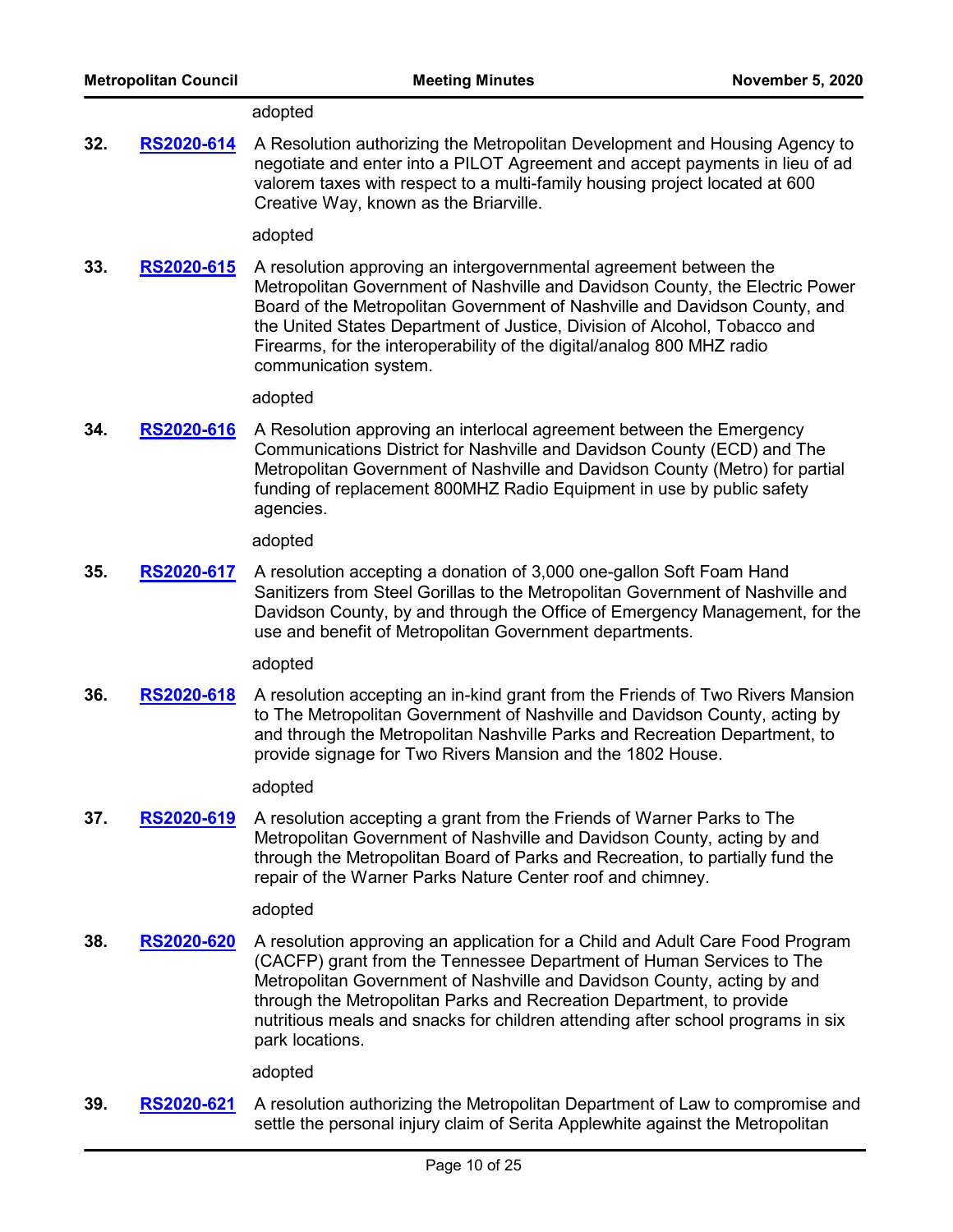Government of Nashville and Davidson County in the amount of \$16,500.00, with said amount be paid out of the Self-Insured Liability Fund.

adopted

**40.** RS2020-622 A resolution approving the election of certain Notaries Public for Davidson County. **[RS2020-622](http://nashville.legistar.com/gateway.aspx?m=l&id=/matter.aspx?key=1564)**

adopted

**41. RS2020-623** A resolution authorizing Black Rabbit, LLC to construct and install an aerial encroachment at 218 3rd Ave N. (Proposal No.2020M-033EN-001). **[RS2020-623](http://nashville.legistar.com/gateway.aspx?m=l&id=/matter.aspx?key=1531)**

adopted

**42. RS2020-624** A resolution authorizing the Metropolitan Department of Law to compromise and settle the property damage claim of the Sherwood Green Homeowners Association against the Metropolitan Government of Nashville and Davidson County in the amount of \$20,283.46, with said amount to be paid out of the Self-Insured Liability Fund. **[RS2020-624](http://nashville.legistar.com/gateway.aspx?m=l&id=/matter.aspx?key=1554)**

### adopted

**43. RS2020-625** A resolution approving a contract between the Metropolitan Government of Nashville and Davidson County and Southern Sales Co, a Division of Tencarva Machinery, to provide various products, parts, and equipment for specific brands of water products for the Metropolitan Government of Nashville and Davidson County. **[RS2020-625](http://nashville.legistar.com/gateway.aspx?m=l&id=/matter.aspx?key=1534)**

adopted

**44.** RS2020-626 A resolution approving amendment one to an agreement between the United States Department of the Army and the Metropolitan Government of Nashville and Davidson County, acting by and through the Department of Water and Sewerage Services, for the Sevenmile Creek Flood Risk Management Project in Davidson County, Tennessee. (MWS Project No. 19-SWC-214) **[RS2020-626](http://nashville.legistar.com/gateway.aspx?m=l&id=/matter.aspx?key=1539)**

adopted

**45.** A Resolution recognizing Sister Sandra Smithson for her contributions to Nashville and the State of Tennessee. **[RS2020-627](http://nashville.legistar.com/gateway.aspx?m=l&id=/matter.aspx?key=1562)**

adopted

**46. RS2020-628** A resolution recognizing Christie Wilson and The Wilson Group Real Estate Services. **[RS2020-628](http://nashville.legistar.com/gateway.aspx?m=l&id=/matter.aspx?key=1556)**

adopted

Having been unanimously approved by all of the appropriate Committees, Council Member Johnston moved to adopt the Consent Resolutions, which motion was seconded and adopted by the following vote: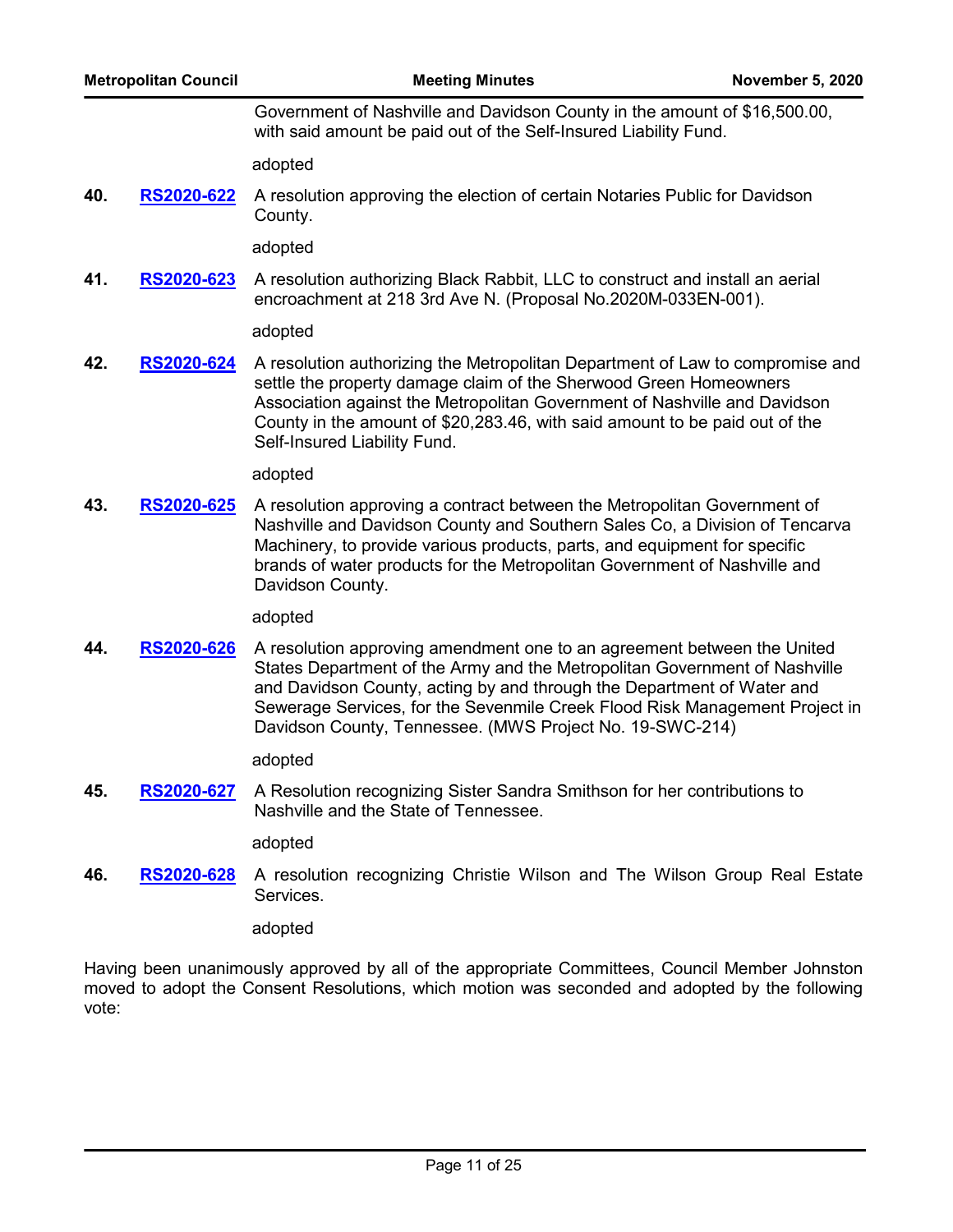Mendes, Hurt, Allen, Suara, Hall, Toombs, Gamble, Swope, Parker, Withers, Benedict, VanReece, Hancock, Young, Hagar, Evans, Bradford, Rhoten, Syracuse, Welsch, Sledge, Cash, O'Connell, Roberts, Taylor, Hausser, Druffel, Murphy, Pulley, Johnston, Nash, Vercher, Porterfield, Sepulveda, Rutherford, Styles, Lee, Henderson, and Rosenberg **Yes:**

**Absent:** Glover

### **Resolutions**

**28.** RS2020-610 A resolution appropriating a total of \$200,000 from the COVID-19 Pandemic Fund No. 30099 to various nonprofit organizations selected to receive Community Partnership Fund grants. **[RS2020-610](http://nashville.legistar.com/gateway.aspx?m=l&id=/matter.aspx?key=1536)**

> Council Member Toombs moved that this Resolution be adopted, which motion was seconded and approved by the following vote:

Mendes, Hurt, Allen, Suara, Hall, Toombs, Gamble, Swope, Parker, Withers, Benedict, VanReece, Hancock, Young, Hagar, Evans, Bradford, Rhoten, Syracuse, Welsch, Sledge, Cash, O'Connell, Roberts, Taylor, Hausser, Druffel, Murphy, Pulley, Johnston, Nash, Vercher, Porterfield, Sepulveda, Rutherford, Styles, Lee, Henderson, and Rosenberg **Yes:**

### **Absent:** Glover

**29.** RS2020-611 A resolution accepting the recommendations of the COVID-19 Financial Oversight Committee to amend RS2020-394 to permit Metro Nashville Public Schools ("MNPS") to use CARES Act funds for student and teacher laptop computers, hotspots, and Pre-K through Grade 12 virtual curriculum for students and school supplies for remote learning. **[RS2020-611](http://nashville.legistar.com/gateway.aspx?m=l&id=/matter.aspx?key=1550)**

> Council Member Toombs moved to adopt the Resolution, which motion was property seconded. After discussion, Council Member Sepulveda moved that this Resolution be deferred, which motion was seconded and approved by a voice vote of the Council.

**30. RS2020-612** A resolution appropriating a total of \$200,000 from the COVID-19 Pandemic Fund No. 30099 to various nonprofit organizations selected to receive Community Partnership Fund grants. **[RS2020-612](http://nashville.legistar.com/gateway.aspx?m=l&id=/matter.aspx?key=1535)**

> Council Member Toombs moved that this Resolution be adopted, which motion was seconded and approved by the following vote:

Mendes, Hurt, Allen, Suara, Hall, Toombs, Gamble, Swope, Parker, Withers, Benedict, VanReece, Hancock, Young, Hagar, Evans, Bradford, Rhoten, Syracuse, Welsch, Sledge, Cash, O'Connell, Roberts, Taylor, Hausser, Druffel, Murphy, Pulley, Johnston, Nash, Vercher, Porterfield, Sepulveda, Rutherford, Styles, Lee, Henderson, and Rosenberg **Yes:**

### **Absent:** Glover

**31. RS2020-613** A resolution appropriating \$5,000,000 from the COVID-19 Pandemic Fund No. 30009 and \$1,500,000 from the General Fund Reserve Fund (4% Fund) for the continued operation of and repairs/equipment for the Bordeaux Long Term Care **[RS2020-613](http://nashville.legistar.com/gateway.aspx?m=l&id=/matter.aspx?key=1555)**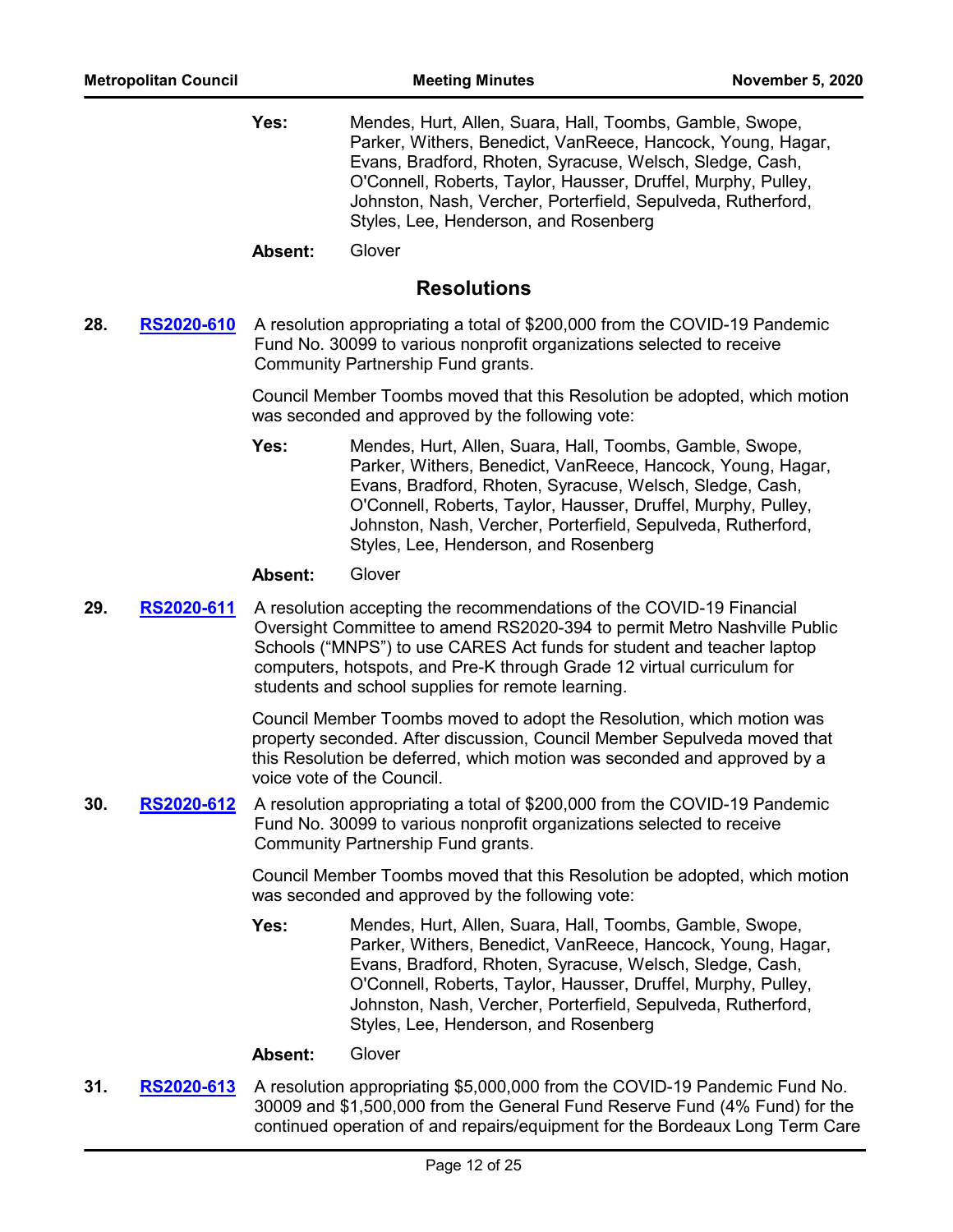Facility, and requesting the Metropolitan Purchasing Agent to negotiate an emergency contract for the operation of the Facility from and after January 1, 2021.

The President announced the Resolution was deferred by rule.

# **H. Late Filed Resolutions**

**H1. RS2020-629** A resolution accepting the recommendations of the COVID-19 Financial Oversight Committee to distribute \$2,000,000.00 in CARES Act funds from the COVID-19 Pandemic Fund No. 30099 to provide grants to nonprofit arts organizations. **[RS2020-629](http://nashville.legistar.com/gateway.aspx?m=l&id=/matter.aspx?key=1596)**

> Council Member Gamble moved to suspend the Rules of Procedure to introduce a late resolution. Without objection, Council Member Gamble moved that this Resolution be adopted, which motion was seconded and approved by the following vote:

- Hurt, Allen, Suara, Hall, Toombs, Gamble, Swope, Parker, Withers, Benedict, VanReece, Hancock, Young, Hagar, Evans, Bradford, Rhoten, Syracuse, Welsch, Sledge, Cash, O'Connell, Roberts, Taylor, Hausser, Druffel, Murphy, Pulley, Johnston, Nash, Vercher, Porterfield, Sepulveda, Rutherford, Styles, Lee, Henderson, and Rosenberg **Yes:**
- **Absent:** Glover
- **Abstain:** Mendes
- H3. RS2020-630 A resolution amending RS2020-515 and RS2020-516 to increase the individual grant amounts for eligible live music venues that receive federal CARES funds and to transfer \$1,000,000.00 in CARES funds designated for live music venues to CARES funds designated for small businesses. **[RS2020-630](http://nashville.legistar.com/gateway.aspx?m=l&id=/matter.aspx?key=1603)**

Council Member Johnston moved to suspend the Rules of Procedure to introduce a late resolution. Without objection, Council Member Johnston moved that this Resolution be adopted, which motion was seconded and approved by the following vote

Mendes, Hurt, Allen, Suara, Hall, Toombs, Gamble, Swope, Parker, Withers, Benedict, VanReece, Hancock, Young, Hagar, Evans, Bradford, Rhoten, Syracuse, Welsch, Sledge, Cash, O'Connell, Roberts, Taylor, Hausser, Druffel, Murphy, Pulley, Johnston, Nash, Vercher, Porterfield, Sepulveda, Rutherford, Styles, Lee, Henderson, and Rosenberg **Yes:**

### **Absent:** Glover

# **I. Bills on Introduction and First Reading**

47. BL2020-503 An ordinance to amend Section 4.12.200 of the Metropolitan Code of Laws regarding retention of procurement records. **[BL2020-503](http://nashville.legistar.com/gateway.aspx?m=l&id=/matter.aspx?key=1563)**

> Upon motion duly seconded, the Bill (Ordinance) passed on first reading, and will be considered at the next regular meeting.

**48. [BL2020-504](http://nashville.legistar.com/gateway.aspx?m=l&id=/matter.aspx?key=1593)** An ordinance amending Chapters 17.36 and 17.40 of the Metropolitan Code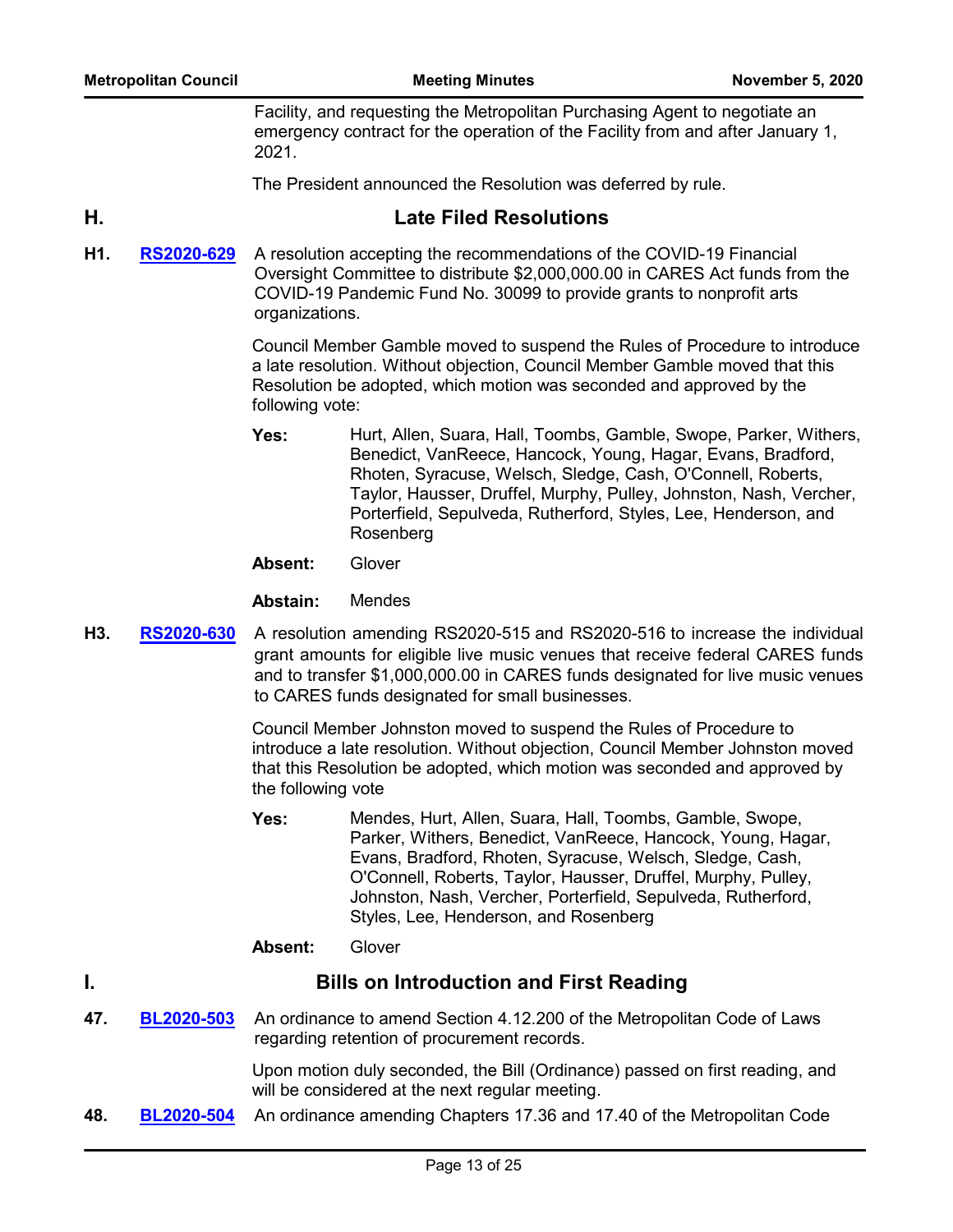pertaining to creating an Owner Occupied Short Term Rental Overlay district (Proposal No. 2020Z-013TX-001).

Upon motion duly seconded, the Bill (Ordinance) passed on first reading, and will be considered at the next available public hearing.

**49. BL2020-505** An ordinance directing the Metropolitan Purchasing Agent to enter into an emergency contract for the continued operation of the Bordeaux Long Term Care facility for the remainder of Fiscal Year 2021 and affirming the Council's intention that the current appropriation in the Fiscal Year 2021 Operating Budget for the Bordeaux Long Term Care facility management be used to fund the emergency contract. **[BL2020-505](http://nashville.legistar.com/gateway.aspx?m=l&id=/matter.aspx?key=1557)**

> Upon motion duly seconded, the Bill (Ordinance) passed on first reading, and will be considered at the next regular meeting.

**50. BL2020-506** An ordinance approving an agreement between the Metropolitan Government and Cheekwood Botanical Gardens and Museum of Art ("Cheekwood") concerning the care and maintenance of the garden area in Riverfront Park in downtown Nashville. **[BL2020-506](http://nashville.legistar.com/gateway.aspx?m=l&id=/matter.aspx?key=1549)**

> Upon motion duly seconded, the Bill (Ordinance) passed on first reading, and will be considered at the next regular meeting.

**51.** BL2020-507 An ordinance authorizing the Metropolitan Government of Nashville and Davidson County, through the Department of Public Works, to accept a contribution of \$25,000 for the construction of a signalized crosswalk at the intersection of 21st Avenue South and Belcourt Avenue. **[BL2020-507](http://nashville.legistar.com/gateway.aspx?m=l&id=/matter.aspx?key=1548)**

> Upon motion duly seconded, the Bill (Ordinance) passed on first reading, and will be considered at the next regular meeting.

**52. BL2020-508** An ordinance authorizing the Metropolitan Government of Nashville and Davidson County, through the Department of Public Works, to accept a contribution of \$450,022.60 for the construction of intersection improvements at SR100 and Pasquo Road. **[BL2020-508](http://nashville.legistar.com/gateway.aspx?m=l&id=/matter.aspx?key=1559)**

> Upon motion duly seconded, the Bill (Ordinance) passed on first reading, and will be considered at the next regular meeting.

**53.** BL2020-509 An ordinance to amend the Geographical Information Systems Map for The Metropolitan Government of Nashville and Davidson County, by renaming the private road Dixie Place from 21st Ave S to the dead end as "Vivien Thomas Way". (Proposal No. 2020M-007SR-001). **[BL2020-509](http://nashville.legistar.com/gateway.aspx?m=l&id=/matter.aspx?key=1558)**

> Upon motion duly seconded, the Bill (Ordinance) passed on first reading, and will be considered at the next regular meeting.

**54. BL2020-510** An ordinance authorizing The Metropolitan Government of Nashville and Davidson County to abandon existing easement rights located at 220 Riverside Drive, formerly a portion of Barclay Drive (Proposal No. 2020M-088ES-001). **[BL2020-510](http://nashville.legistar.com/gateway.aspx?m=l&id=/matter.aspx?key=1546)**

> Upon motion duly seconded, the Bill (Ordinance) passed on first reading, and will be considered at the next regular meeting.

55. BL2020-511 An ordinance authorizing The Metropolitan Government of Nashville and Davidson County to abandon existing easement rights for property located at 4100 Aberdeen Road, formerly a portion of Mockingbird Road (Proposal No. 2020M-086ES-001). **[BL2020-511](http://nashville.legistar.com/gateway.aspx?m=l&id=/matter.aspx?key=1561)**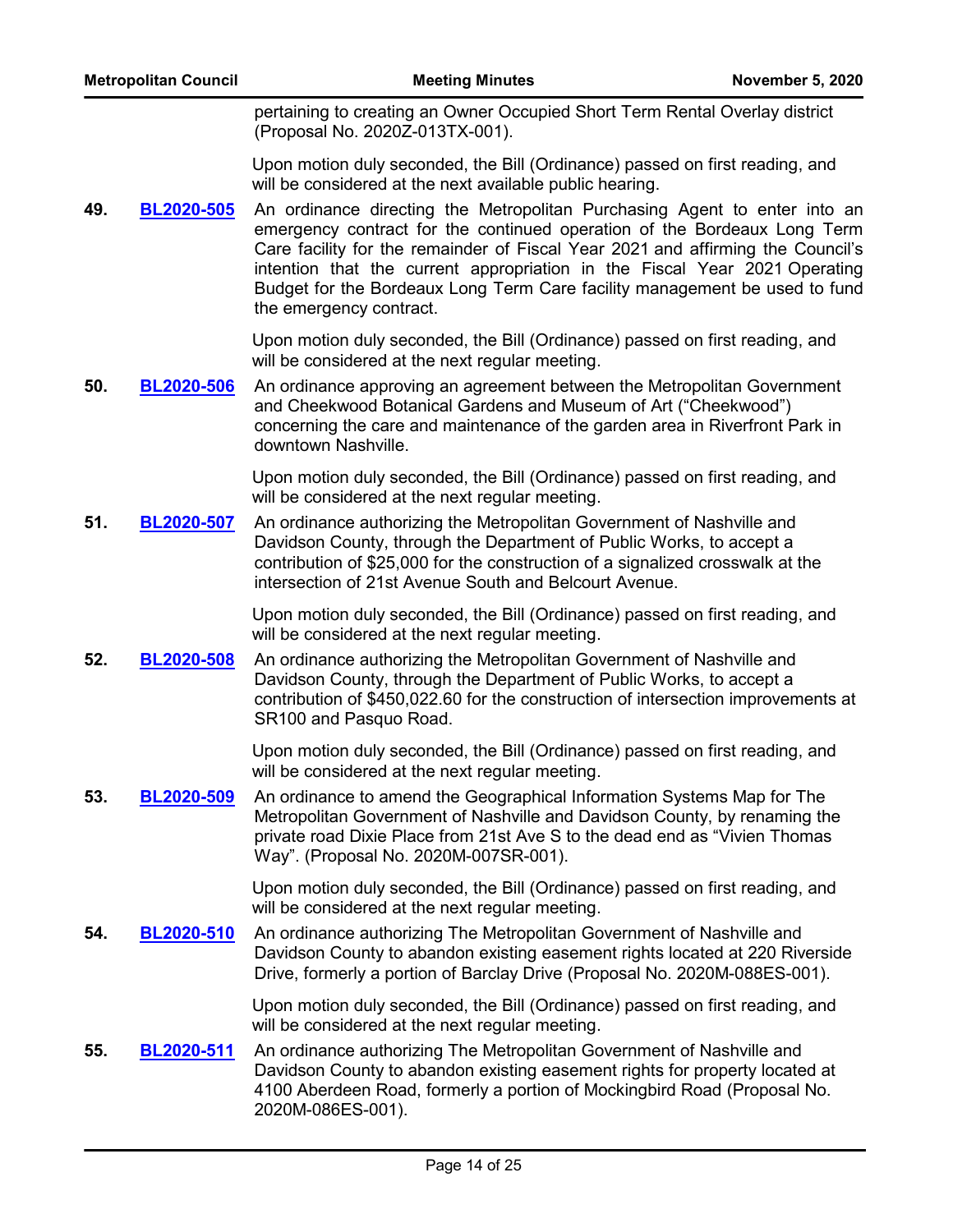Upon motion duly seconded, the Bill (Ordinance) passed on first reading, and will be considered at the next regular meeting.

**56. [BL2020-512](http://nashville.legistar.com/gateway.aspx?m=l&id=/matter.aspx?key=1538)**

Upon motion duly seconded, the Bill (Ordinance) passed on first reading, and will be considered at the next regular meeting.

**57. BL2020-513** An ordinance authorizing the Metropolitan Government of Nashville and Davidson County, acting by and through the Metropolitan Department of Water and Sewerage Services, to provide public water service improvements for Alta Foundry, LP proposed development, as well as other existing properties in the area (MWS Project No. 20-WL-68 and Proposal No. 2020M-024AG-001). **[BL2020-513](http://nashville.legistar.com/gateway.aspx?m=l&id=/matter.aspx?key=1542)**

> Upon motion duly seconded, the Bill (Ordinance) passed on first reading, and will be considered at the next regular meeting.

**58. BL2020-514** An ordinance authorizing The Metropolitan Government of Nashville and Davidson County to abandon existing sanitary sewer main, sanitary sewer manhole, and easements, and to accept new public sanitary sewer main, sanitary sewer manholes, and easements, for three properties located at 3916, 3920 and 3922 Cross Creek Road (MWS Project Nos. 20-SL-81 and Proposal No. 2020M-083ES-001). **[BL2020-514](http://nashville.legistar.com/gateway.aspx?m=l&id=/matter.aspx?key=1547)**

> Upon motion duly seconded, the Bill (Ordinance) passed on first reading, and will be considered at the next regular meeting.

**59. BL2020-515** An ordinance to amend Title 17 of the Metropolitan Code of Laws, the Zoning Ordinance of The Metropolitan Government of Nashville and Davidson County, by changing from IWD to MUG zoning for property located at 100 Athens Way, at the southeast corner of Athens Way and Great Circle Road (3.18 acres), all of which is described herein (Proposal No. 2020Z-109PR-001). **[BL2020-515](http://nashville.legistar.com/gateway.aspx?m=l&id=/matter.aspx?key=1569)**

> Upon motion duly seconded, the Bill (Ordinance) passed on first reading, and will be considered at the next available public hearing.

**60. BL2020-516** An ordinance to amend Title 17 of the Metropolitan Code of Laws, the Zoning Ordinance of The Metropolitan Government of Nashville and Davidson County, by expanding the Urban Zoning Overlay District for various properties located south of Briley Parkway and north of Douglas Avenue, generally along Gallatin Pike, from McGavock Pike westward to the CSX Railroad, zoned MUL-A, SP, OR20-A, OR20, CS, IR, RM6, R6, RS10, R10, RS7.5 and partially located within various Planned Unit Development Overlay Districts (1,093.36 acres), all of which is described herein (Proposal No. 2020Z-120PR-001). **[BL2020-516](http://nashville.legistar.com/gateway.aspx?m=l&id=/matter.aspx?key=1582)**

> Upon motion duly seconded, the Bill (Ordinance) passed on first reading, and will be considered at the next available public hearing.

**61.** BL2020-517 An ordinance to amend Title 17 of the Metropolitan Code of Laws, the Zoning Ordinance of The Metropolitan Government of Nashville and Davidson County, by changing from AR2a to SP zoning for properties located at 5866 Pettus Road and Pettus Road (unnumbered), approximately 1,120 feet north of Sundown Drive (44.44 acres), to permit 136 detached single-family and attached single-family units, all of which is described herein (Proposal No. 2020SP-038-001). **[BL2020-517](http://nashville.legistar.com/gateway.aspx?m=l&id=/matter.aspx?key=1567)**

> Upon motion duly seconded, the Bill (Ordinance) passed on first reading, and will be considered at the next available public hearing.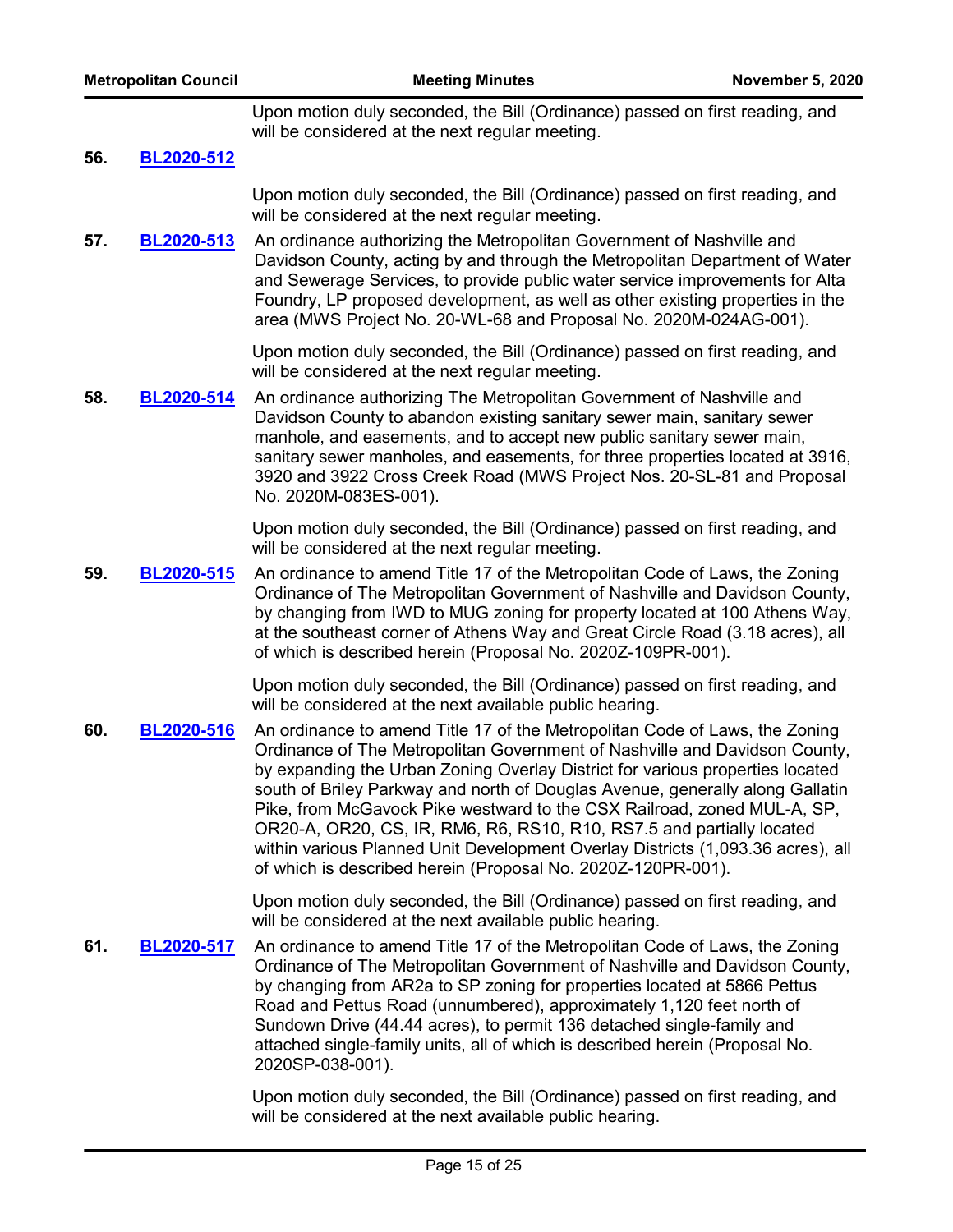|     | <b>Metropolitan Council</b> | <b>Meeting Minutes</b>                                                                                                                                                                                                                                                                                                                                                                                                                                                                                                                                                                                                                                                                                                      | <b>November 5, 2020</b> |
|-----|-----------------------------|-----------------------------------------------------------------------------------------------------------------------------------------------------------------------------------------------------------------------------------------------------------------------------------------------------------------------------------------------------------------------------------------------------------------------------------------------------------------------------------------------------------------------------------------------------------------------------------------------------------------------------------------------------------------------------------------------------------------------------|-------------------------|
| 62. | BL2020-518                  | An ordinance to amend Title 17 of the Metropolitan Code of Laws, the Zoning<br>Ordinance of The Metropolitan Government of Nashville and Davidson County,<br>by changing from R10 to OR20-A-NS zoning for property located at 910<br>Robinson Road, at the southwest corner of Bennett Drive and Robinson Road<br>(1.97 acres), all of which is described herein (Proposal No. 2020Z-115PR-001).                                                                                                                                                                                                                                                                                                                            |                         |
|     |                             | Upon motion duly seconded, the Bill (Ordinance) passed on first reading, and<br>will be considered at the next available public hearing.                                                                                                                                                                                                                                                                                                                                                                                                                                                                                                                                                                                    |                         |
| 63. | BL2020-519                  | An ordinance to amend Title 17 of the Metropolitan Code of Laws, the Zoning<br>Ordinance of The Metropolitan Government of Nashville and Davidson County,<br>by changing from RS10 to R10-A zoning for property located at 1819 River<br>Drive, approximately 430 feet northeast of Doak Avenue (0.39 acres), all of<br>which is described herein (Proposal No. 2020Z-103PR-001).                                                                                                                                                                                                                                                                                                                                           |                         |
|     |                             | Upon motion duly seconded, the Bill (Ordinance) passed on first reading, and<br>will be considered at the next available public hearing.                                                                                                                                                                                                                                                                                                                                                                                                                                                                                                                                                                                    |                         |
| 64. | BL2020-520                  | An ordinance to amend Title 17 of the Metropolitan Code of Laws, the Zoning<br>Ordinance of The Metropolitan Government of Nashville and Davidson County,<br>by changing from SP to SP zoning for property located at 215 Cleveland Street,<br>at the northeast corner of Cleveland Street and Stockell Street (0.26 acres), to<br>permit all uses allowed under RM15-A-NS zoning, all of which is described<br>herein (Proposal No. 2020SP-040-001).                                                                                                                                                                                                                                                                       |                         |
|     |                             | Upon motion duly seconded, the Bill (Ordinance) passed on first reading, and<br>will be considered at the next available public hearing.                                                                                                                                                                                                                                                                                                                                                                                                                                                                                                                                                                                    |                         |
| 65. | BL2020-521                  | An ordinance to amend Title 17 of the Metropolitan Code of Laws, the Zoning<br>Ordinance of The Metropolitan Government of Nashville and Davidson County,<br>by changing from CS, CL, CN, MUL, CN, MUN, R8, OR20, R6 and RM20 to<br>MUL-A, MUN-A, OR20-A, and RM20-A zoning for various parcels located<br>southeast of Main Street and no farther east than S 18th Street and partially<br>located within Lockeland Springs - East End Neighborhood Conservation<br>District Overlay, the Five Point Redevelopment District, a Planned Unit<br>Development Overlay District and the Edgefield Historic Preservation District<br>Overlay (42.39 acres), all of which is described herein (Proposal No.<br>2020Z-125PR-001). |                         |
|     |                             | Upon motion duly seconded, the Bill (Ordinance) passed on first reading, and<br>will be considered at the next available public hearing.                                                                                                                                                                                                                                                                                                                                                                                                                                                                                                                                                                                    |                         |
| 66. | <b>BL2020-522</b>           | An ordinance to amend Title 17 of the Metropolitan Code of Laws, the Zoning<br>Ordinance of The Metropolitan Government of Nashville and Davidson County,<br>by changing from AR2a to RM20-NS zoning for properties located at 5118 Mt.<br>View Road and Mt. View Road (unnumbered), approximately 360 feet west of<br>Highlander Drive (9.4 acres), all of which is described herein (Proposal No.<br>2020Z-118PR-001).                                                                                                                                                                                                                                                                                                    |                         |
|     |                             | Upon motion duly seconded, the Bill (Ordinance) passed on first reading, and<br>will be considered at the next available public hearing.                                                                                                                                                                                                                                                                                                                                                                                                                                                                                                                                                                                    |                         |
| 67. | BL2020-523                  | An ordinance to amend Title 17 of the Metropolitan Code of Laws, the Zoning<br>Ordinance of The Metropolitan Government of Nashville and Davidson County,<br>by changing from IWD to MUN-A-NS zoning for property located at 1317 Baptist<br>World Center Drive, approximately 480 feet east of Weakley Avenue (0.14<br>acres), all of which is described herein (Proposal No. 2020Z-105PR-001).                                                                                                                                                                                                                                                                                                                            |                         |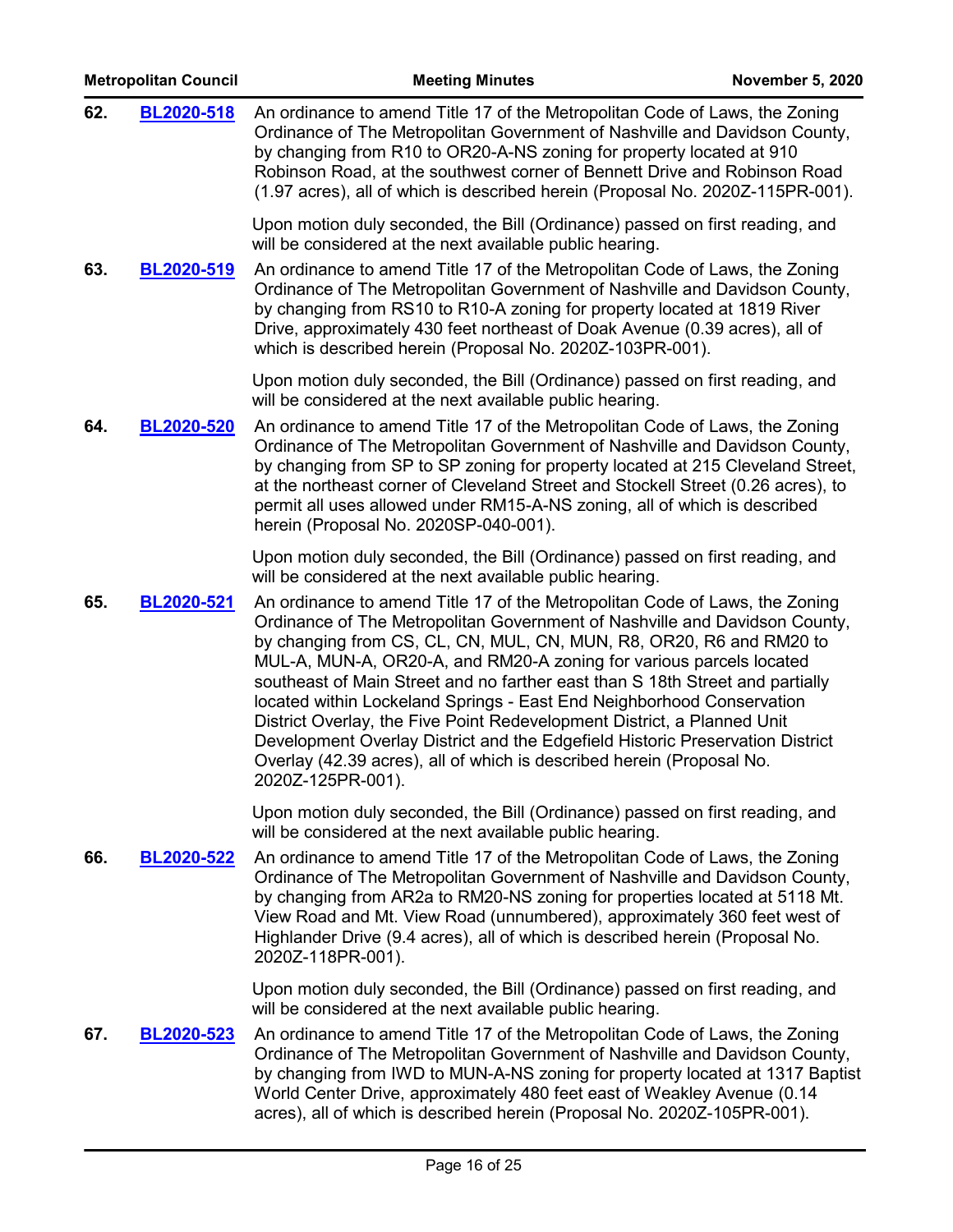|     | <b>Metropolitan Council</b> | <b>Meeting Minutes</b>                                                                                                                                                                                                                                                                                                                                                                                                                                                                                                                              | <b>November 5, 2020</b> |
|-----|-----------------------------|-----------------------------------------------------------------------------------------------------------------------------------------------------------------------------------------------------------------------------------------------------------------------------------------------------------------------------------------------------------------------------------------------------------------------------------------------------------------------------------------------------------------------------------------------------|-------------------------|
|     |                             | Upon motion duly seconded, the Bill (Ordinance) passed on first reading, and<br>will be considered at the next available public hearing.                                                                                                                                                                                                                                                                                                                                                                                                            |                         |
| 68. | BL2020-524                  | An ordinance to amend Title 17 of the Metropolitan Code of Laws, the Zoning<br>Ordinance of The Metropolitan Government of Nashville and Davidson County,<br>by changing from RS5 to R6-A zoning for property located at 302 Edwin Street,<br>approximately 90 feet east of Meridian Street (0.37 acres), all of which is<br>described herein (Proposal No. 2020Z-106PR-001).                                                                                                                                                                       |                         |
|     |                             | Upon motion duly seconded, the Bill (Ordinance) passed on first reading, and<br>will be considered at the next available public hearing.                                                                                                                                                                                                                                                                                                                                                                                                            |                         |
| 69. | <b>BL2020-525</b>           | An ordinance to amend Title 17 of the Metropolitan Code of Laws, the Zoning<br>Ordinance of The Metropolitan Government of Nashville and Davidson County,<br>by changing from R20 to IWD zoning for property located at Ned Shelton Road<br>(unnumbered), southwest of the intersection of Ned Shelton Road and Bell<br>Road (7.27 acres), all of which is described herein (Proposal No.<br>2020Z-128PR-001).                                                                                                                                      |                         |
|     |                             | Upon motion duly seconded, the Bill (Ordinance) passed on first reading, and<br>will be considered at the next available public hearing.                                                                                                                                                                                                                                                                                                                                                                                                            |                         |
| 70. | <b>BL2020-526</b>           | An ordinance to amend Title 17 of the Metropolitan Code of Laws, the Zoning<br>Ordinance of The Metropolitan Government of Nashville and Davidson County,<br>by changing from IWD to CS zoning for properties located at 4000 Dr. Walter S<br>Davis Blvd and Dr. Walter S Davis Blvd (unnumbered), approximately 445 feet<br>east of 44th Ave N (19.31 acres), all of which is described herein (Proposal No.<br>2019Z-142PR-001).                                                                                                                  |                         |
|     |                             | Upon motion duly seconded, the Bill (Ordinance) passed on first reading, and<br>will be considered at the next available public hearing.                                                                                                                                                                                                                                                                                                                                                                                                            |                         |
| 71. | BL2020-527                  | An ordinance to amend Title 17 of the Metropolitan Code of Laws, the Zoning<br>Ordinance of The Metropolitan Government of Nashville and Davidson County,<br>by changing from RS5 to RM20-A zoning for properties locate at 506 Vester<br>Avenue and 504 Weakley Avenue, at the northeast corner of Vester Avenue<br>and Weakley Avenue (0.12 acres), all of which is described herein (Proposal<br>No. 2020Z-116PR-001).                                                                                                                           |                         |
|     |                             | Upon motion duly seconded, the Bill (Ordinance) passed on first reading, and<br>will be considered at the next available public hearing.                                                                                                                                                                                                                                                                                                                                                                                                            |                         |
| 72. | BL2020-528                  | An ordinance to amend Title 17 of the Metropolitan Code of Laws, the Zoning<br>Ordinance of The Metropolitan Government of Nashville and Davidson County,<br>by cancelling a portion of a Planned Unit Development located at Marina Street<br>(unnumbered), approximately 175 feet east of Neill Avenue (0.09 acres), zoned<br>RS5, all of which is described herein (Proposal No. 2003P-015-004).                                                                                                                                                 |                         |
|     |                             | Upon motion duly seconded, the Bill (Ordinance) passed on first reading, and<br>will be considered at the next available public hearing.                                                                                                                                                                                                                                                                                                                                                                                                            |                         |
| 73. | BL2020-529                  | An ordinance to amend Title 17 of the Metropolitan Code of Laws, the Zoning<br>Ordinance of The Metropolitan Government of Nashville and Davidson County,<br>by changing from SCR to SP zoning for a portion of property located at 4004<br>Hillsboro Pike, approximately 345 feet south of Richard Jones Road and within<br>the Green Hills Urban Design Overlay District (0.13 acres), to permit animal<br>boarding facility, dog kennel and all uses permitted in SCR zoning, all of which<br>is described herein (Proposal No. 2020SP-031-001). |                         |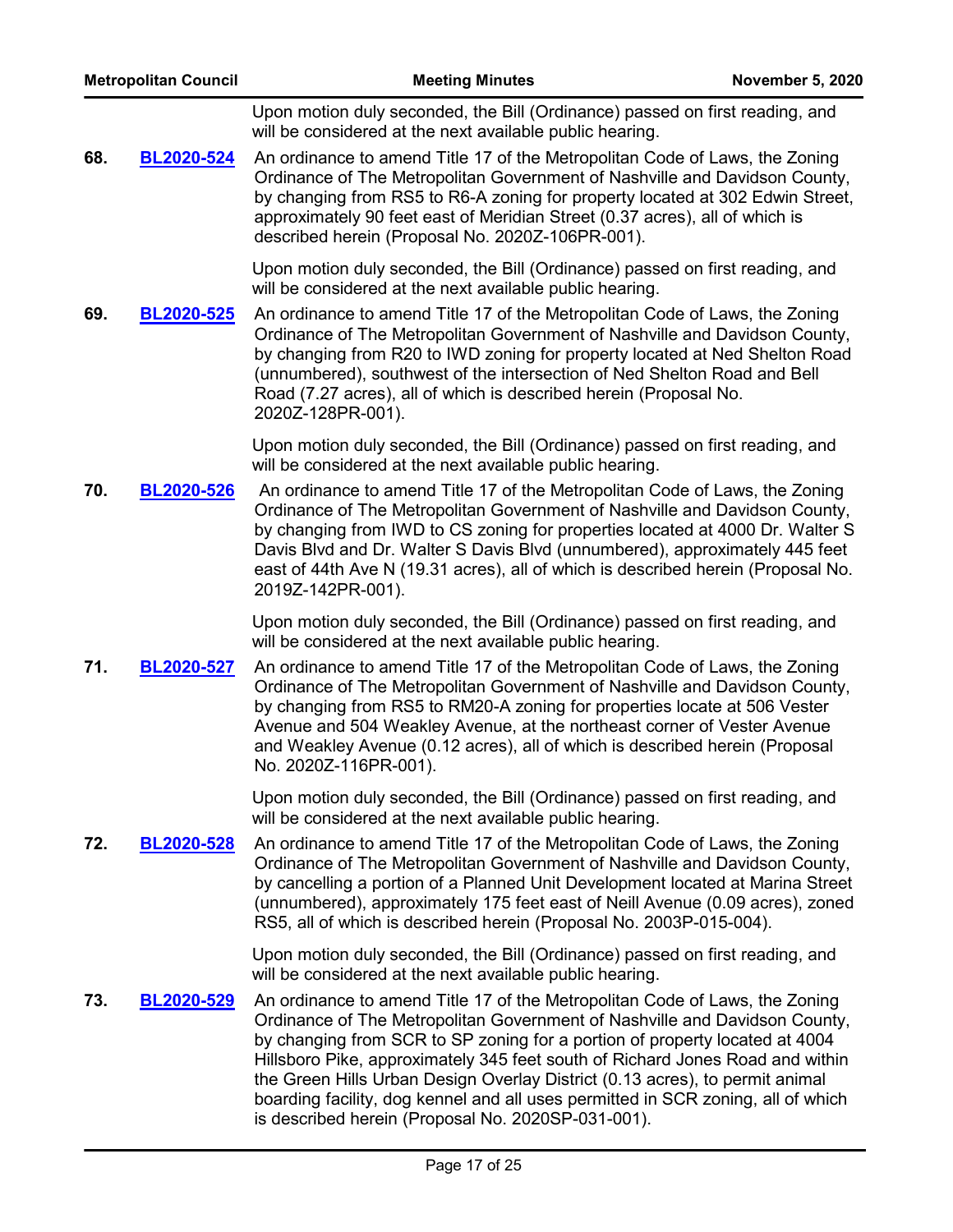|     | <b>Metropolitan Council</b> | <b>Meeting Minutes</b>                                                                                                                                                                                                                                                                                                                                                                                                                                       | <b>November 5, 2020</b> |
|-----|-----------------------------|--------------------------------------------------------------------------------------------------------------------------------------------------------------------------------------------------------------------------------------------------------------------------------------------------------------------------------------------------------------------------------------------------------------------------------------------------------------|-------------------------|
|     |                             | Upon motion duly seconded, the Bill (Ordinance) passed on first reading, and<br>will be considered at the next available public hearing.                                                                                                                                                                                                                                                                                                                     |                         |
| 74. | <b>BL2020-530</b>           | An ordinance to amend Title 17 of the Metropolitan Code of Laws, the Zoning<br>Ordinance of The Metropolitan Government of Nashville and Davidson County,<br>by changing a Specific Plan for property located at 620 S 13th Street, at the<br>northwest corner of S 13th Street and Sevier Street, (0.18 acres), to permit two<br>residential units and all uses allowed under R6 zoning, all of which is described<br>herein (Proposal No. 2015SP-024-002). |                         |
|     |                             | Upon motion duly seconded, the Bill (Ordinance) passed on first reading, and<br>will be considered at the next available public hearing.                                                                                                                                                                                                                                                                                                                     |                         |
| 75. | <b>BL2020-531</b>           | An ordinance to amend Title 17 of the Metropolitan Code of Laws, the Zoning<br>Ordinance of The Metropolitan Government of Nashville and Davidson County,<br>by changing from RS7.5 to R6-A zoning for property located at 427 Toney<br>Road, approximately 530 feet south of Yorkley Road (0.18 acres), all of which is<br>described herein (Proposal No. 2020Z-117PR-001).                                                                                 |                         |
|     |                             | Upon motion duly seconded, the Bill (Ordinance) passed on first reading, and<br>will be considered at the next available public hearing.                                                                                                                                                                                                                                                                                                                     |                         |
| 76. | <b>BL2020-532</b>           | An ordinance to amend Title 17 of the Metropolitan Code of Laws, the Zoning<br>Ordinance of The Metropolitan Government of Nashville and Davidson County,<br>by cancelling a Commercial Planned Unit Development Overlay District for<br>properties located at 701, 705 and 707 40th Avenue North, at the northwest<br>corner of 40th Avenue North and Indiana Avenue, zoned MUL (0.78 acres, all of<br>which is described herein (Proposal No. 82-77U-001). |                         |
|     |                             | Upon motion duly seconded, the Bill (Ordinance) passed on first reading, and<br>will be considered at the next available public hearing.                                                                                                                                                                                                                                                                                                                     |                         |
| J.  |                             | <b>Bills on Second Reading</b>                                                                                                                                                                                                                                                                                                                                                                                                                               |                         |
| 77. | <b>BL2019-79</b>            | An ordinance to amend Section 17.16.250 of the Metropolitan Code regarding<br>advertisement and occupancy of a Short Term Rental Property -<br>Owner-Occupied (Proposal No. 2020Z-002TX-001).                                                                                                                                                                                                                                                                |                         |
|     |                             | Council Member O'Connell moved that this Bill (Ordinance) be substituted,<br>which motion was seconded and approved by a voice vote of the Council.<br>Council Member O'Connell moved that this Bill be passed on second reading,<br>which motion was seconded and approved by a voice vote of the Council with<br>Council Members Roberts and Johnston abstaining.                                                                                          |                         |
| 78. | <b>BL2020-197</b>           | An ordinance declaring a 120-day moratorium upon the issuance of building and<br>grading permits for multi-family developments on property within portions of the<br>Antioch area of Nashville & Davidson County.                                                                                                                                                                                                                                            |                         |
|     |                             | Council Member Vercher moved that this Bill (Ordinance) be deferred to the<br>February 2, 2021 public hearing, which motion was seconded and approved by<br>a voice vote of the Council.                                                                                                                                                                                                                                                                     |                         |
| 79. | <b>BL2020-300</b>           | An ordinance amending Chapter 9.30 of the Metropolitan Code to restrict<br>construction noise between the hours of 7:00 p.m. and 7:00 a.m.                                                                                                                                                                                                                                                                                                                   |                         |
|     |                             | Council Member Benedict moved that this Bill (Ordinance) be deferred to<br>December 1, 2020, which motion was seconded and approved by a voice vote<br>of the Council.                                                                                                                                                                                                                                                                                       |                         |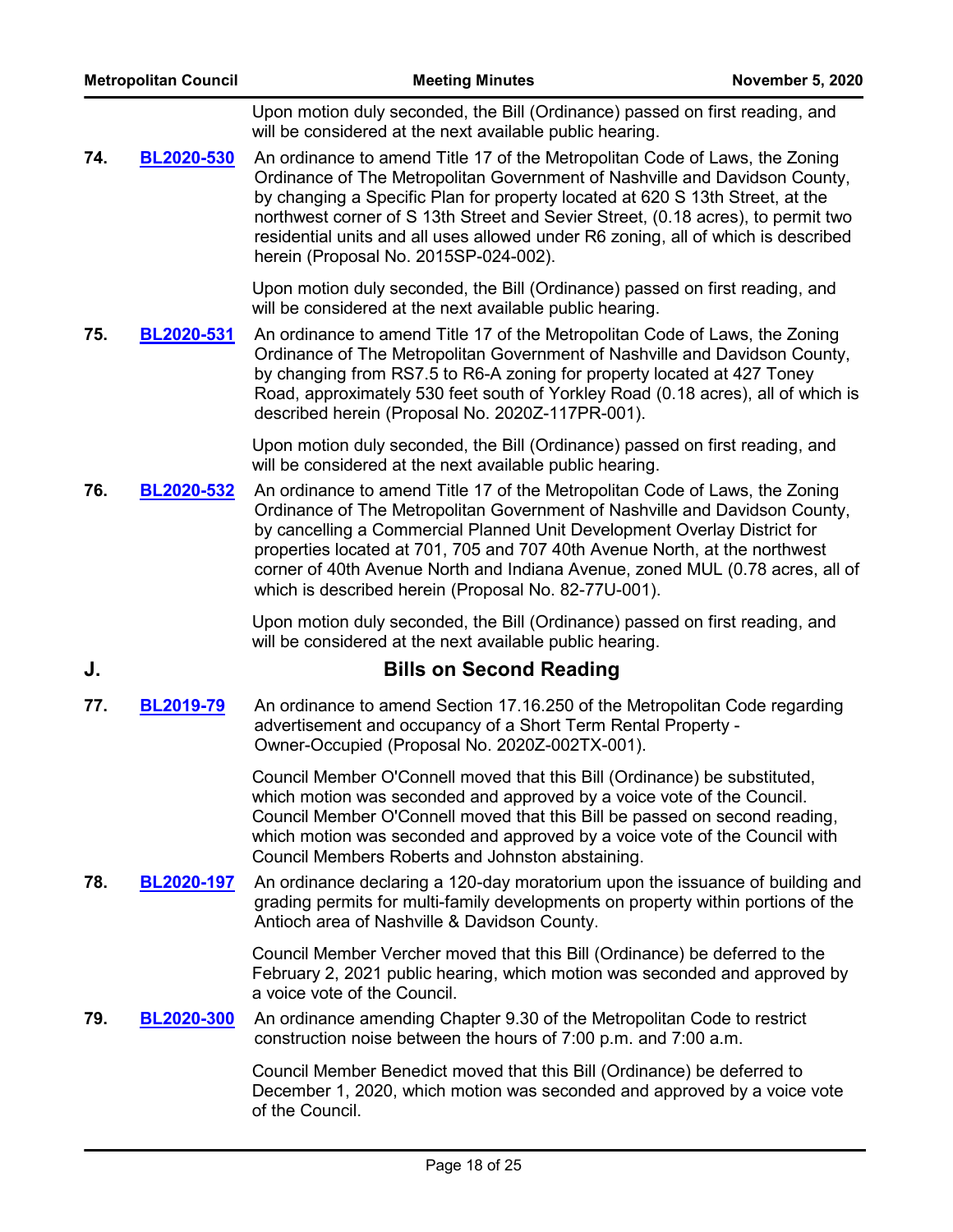|     | <b>Metropolitan Council</b> | <b>Meeting Minutes</b>                                                                                                                                                                                                                                                                                                                      | <b>November 5, 2020</b> |
|-----|-----------------------------|---------------------------------------------------------------------------------------------------------------------------------------------------------------------------------------------------------------------------------------------------------------------------------------------------------------------------------------------|-------------------------|
| 80. | BL2020-454                  | An ordinance amending Title 2 of the Metropolitan Code of Laws to prohibit<br>bullying in all Metropolitan Government services, activities, programs, and<br>facilities.                                                                                                                                                                    |                         |
|     |                             | Council Member VanReece moved that this Bill (Ordinance) be passed on<br>second reading, which motion was seconded and approved by a voice vote of<br>the Council.                                                                                                                                                                          |                         |
| 81. | <b>BL2020-456</b>           | An ordinance amending Chapter 11.22 of the Metropolitan Code to require<br>landlords to provide notice to tenants prior to termination of tenancy and<br>non-renewal of a lease.                                                                                                                                                            |                         |
|     |                             | Council Member Allen moved to adopt Amendment A, which motion was<br>seconded and approved by a voice vote of the Council. Council Member Allen<br>moved that this Bill (Ordinance) be deferred, which motion was seconded and<br>approved by a voice vote of the Council.                                                                  |                         |
| 82. | <b>BL2020-463</b>           | An ordinance to amend the Geographic Information Systems Street and Alley<br>Centerline Layer for the Metropolitan Government of Nashville and Davidson<br>County, by renaming a portion of Sharpe Ave between McFerrin Ave and CSX<br>Railroad to "West Sharpe Ave." (Proposal Number 2020M-003SR-001).                                    |                         |
|     |                             | Council Member Parker moved that this Bill (Ordinance) be passed on second<br>reading, which motion was seconded and approved by a voice vote of the<br>Council.                                                                                                                                                                            |                         |
| 83. | <b>BL2020-469</b>           | An ordinance authorizing The Metropolitan Government of Nashville and<br>Davidson County to accept public sanitary sewer mains, sewer manholes and<br>easements, for three properties located on Clovercroft Road in Williamson<br>County, also known as Twin Valley Farms (MWS Project No. 20-SL-141 and<br>Proposal No. 2020M-072ES-001). |                         |
|     |                             | Council Member Murphy moved that this Bill (Ordinance) be deferred<br>indefinitely, which motion was seconded and approved by a voice vote of the<br>Council.                                                                                                                                                                               |                         |
| 84. | <b>BL2020-492</b>           | An ordinance to amend Section 12.36.110 of the Metropolitan Code pertaining<br>to weight restrictions on certain roads.                                                                                                                                                                                                                     |                         |
|     |                             | The President announced the Bill was deferred by Rule.                                                                                                                                                                                                                                                                                      |                         |
| 85. | <b>BL2020-493</b>           | An ordinance to amend Section 12.40.190 of the Metropolitan Code of Laws<br>relative to night parking restrictions.                                                                                                                                                                                                                         |                         |
|     |                             | The President announced the Bill was deferred by Rule.                                                                                                                                                                                                                                                                                      |                         |
| 86. | BL2020-494                  | An ordinance to amend Section 13.08.080 of the Metropolitan Code relative to<br>the use of license plate scanners by law enforcement for the prosecution of<br>reckless drivers.                                                                                                                                                            |                         |
|     |                             | The President announced the Bill was deferred by Rule.                                                                                                                                                                                                                                                                                      |                         |
| 87. | BL2020-495                  | An ordinance readopting the Code of The Metropolitan Government of Nashville<br>and Davidson County, Tennessee, prepared by Municipal Code Corporation<br>including supplemental and replacement pages thereof, containing certain<br>ordinances of a general and permanent nature enacted on or before June 10,<br>2020.                   |                         |
|     |                             | Council Member Johnston moved that this Bill (Ordinance) be passed on second                                                                                                                                                                                                                                                                |                         |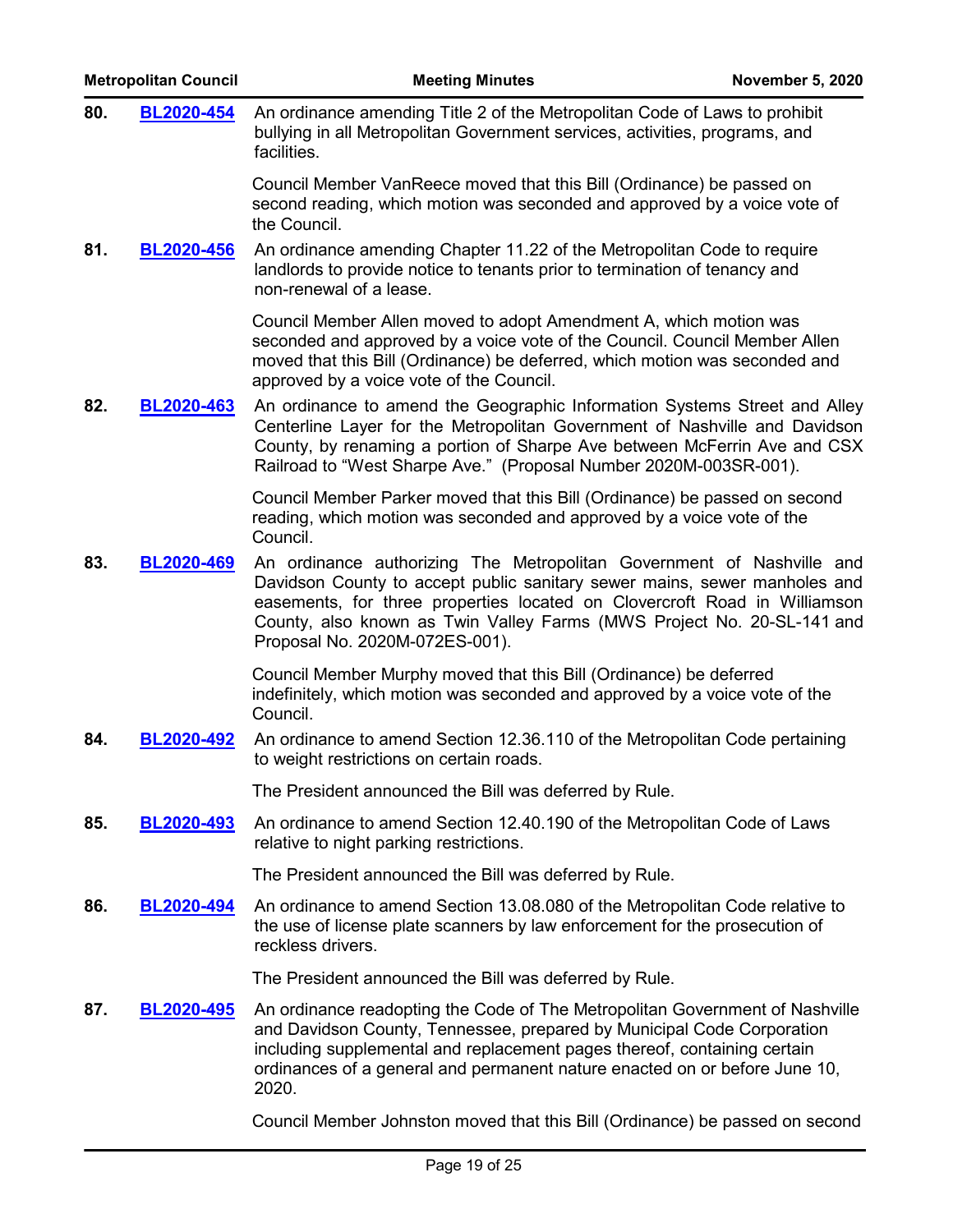reading, which motion was seconded and approved by a voice vote of the Council.

**88. BL2020-496** An ordinance authorizing The Metropolitan Government of Nashville and Davidson County to abandon existing public sanitary sewer main, sanitary sewer manhole and easements, and to accept new sanitary sewer main, sanitary sewer manholes and easements, for property located at Garfield Street (unnumbered), also known as 808 Gateway Germantown development (MWS Project No. 16-SL-88 and Proposal No. 2020M-076ES-001). **[BL2020-496](http://nashville.legistar.com/gateway.aspx?m=l&id=/matter.aspx?key=1502)**

> Council Member O'Connell moved that this Bill (Ordinance) be passed on second reading, which motion was seconded and approved by a voice vote of the Council.

**89. BL2020-497** An ordinance authorizing The Metropolitan Government of Nashville and Davidson County to accept new public water mains, fire hydrant assemblies and easements, for property located at 11 Burton Hills Boulevard, also known as The Blakeford (MWS Project 20-WL-48 and Proposal No. 2020M-077ES-001). **[BL2020-497](http://nashville.legistar.com/gateway.aspx?m=l&id=/matter.aspx?key=1504)**

> Council Member Pulley moved that this Bill (Ordinance) be passed on second reading, which motion was seconded and approved by a voice vote of the Council.

**90.** BL2020-498 An ordinance authorizing The Metropolitan Government of Nashville and Davidson County to abandon existing public water main, and to accept new public water main, and a fire hydrant assembly, for property located at 920 Division Street, (MWS Project No. 20-WL-19 and Proposal No. 2020M-078ES-001). **[BL2020-498](http://nashville.legistar.com/gateway.aspx?m=l&id=/matter.aspx?key=1505)**

> Council Member O'Connell moved that this Bill (Ordinance) be passed on second reading, which motion was seconded and approved by a voice vote of the Council.

**91. BL2020-499** An ordinance authorizing The Metropolitan Government of Nashville and Davidson County to accept new public water and sanitary sewer mains, fire hydrant assemblies, sanitary sewer manholes, and easements, for two properties located on Old Hickory Boulevard at Legacy Drive, also known as Old Hickory Crossing Phase 1 (MWS Project numbers 18-WL-117 and 18-SL-148 and Proposal No. 2020M-079ES-001). **[BL2020-499](http://nashville.legistar.com/gateway.aspx?m=l&id=/matter.aspx?key=1506)**

> Council Member Rutherford moved that this Bill (Ordinance) be passed on second reading, which motion was seconded and approved by a voice vote of the Council.

**92. BL2020-500** An ordinance authorizing The Metropolitan Government of Nashville and Davidson County to accept new public water and sanitary sewer mains, fire hydrant assemblies, sanitary sewer manholes and easements, for two properties located on Old Hickory Boulevard at Legacy Drive, also known as Old Hickory Crossing Phase 2 (MWS Project Nos. 20-WL-106 and 20-SL-212 and Proposal No. 2020M-080ES-001). **[BL2020-500](http://nashville.legistar.com/gateway.aspx?m=l&id=/matter.aspx?key=1507)**

> Council Member Rutherford moved that this Bill (Ordinance) be passed on second reading, which motion was seconded and approved by a voice vote of the Council.

**93.** BL2020-501 An ordinance authorizing The Metropolitan Government of Nashville and Davidson County to accept new public water and sanitary sewer mains, fire hydrant assemblies, sanitary sewer manholes, and easements, for two **[BL2020-501](http://nashville.legistar.com/gateway.aspx?m=l&id=/matter.aspx?key=1508)**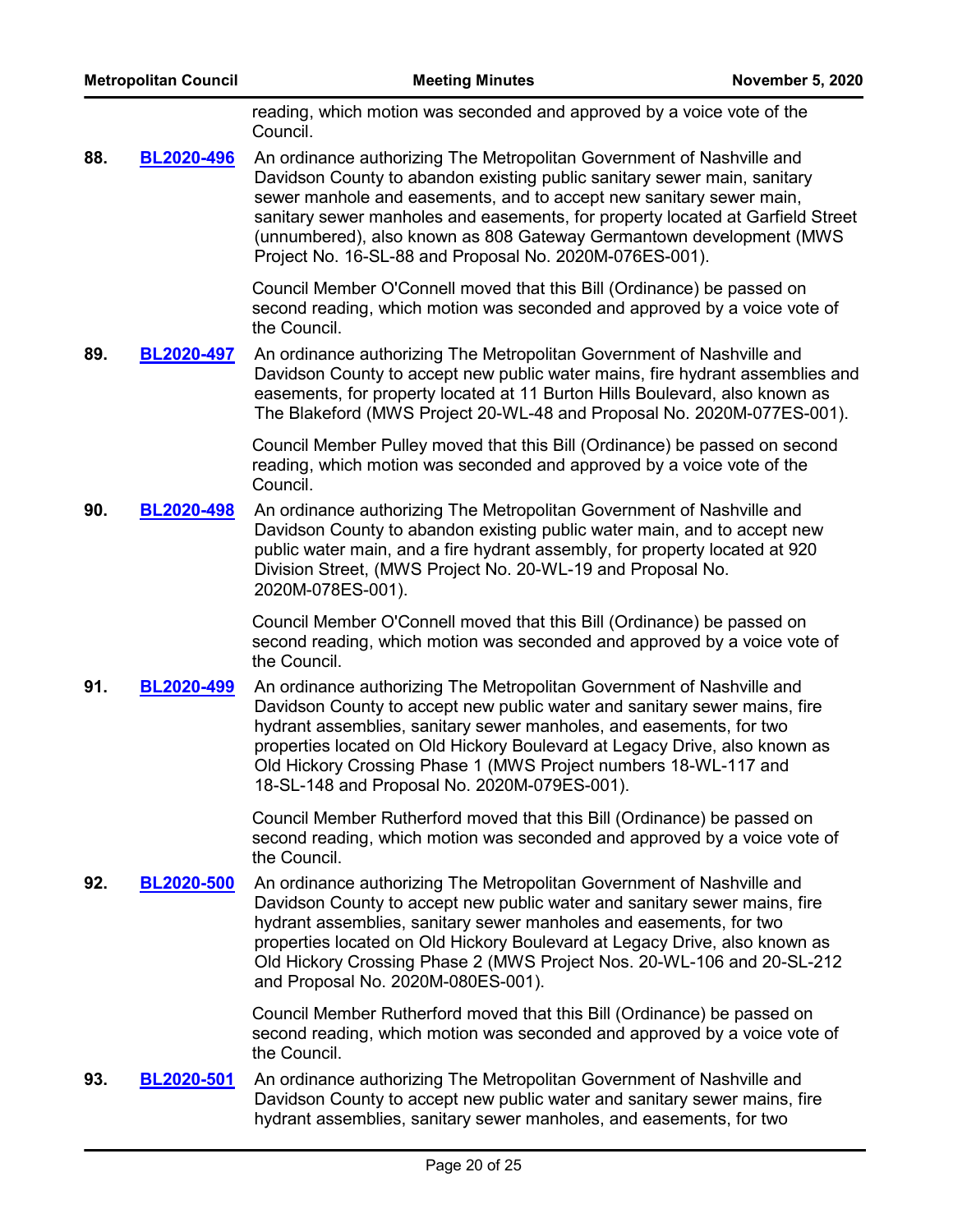| <b>Metropolitan Council</b> |                   | <b>Meeting Minutes</b>                                                                                                                                                                         |                                                                                                                                                                                                                                                                                                                                                                  | <b>November 5, 2020</b> |
|-----------------------------|-------------------|------------------------------------------------------------------------------------------------------------------------------------------------------------------------------------------------|------------------------------------------------------------------------------------------------------------------------------------------------------------------------------------------------------------------------------------------------------------------------------------------------------------------------------------------------------------------|-------------------------|
|                             |                   | properties located on Old Hickory Boulevard at Legacy Drive, also known as<br>Old Hickory Crossing Phase 3, (MWS Project numbers 20-WL-107 and<br>20-SL-213 and Proposal No. 2020M-081ES-001). |                                                                                                                                                                                                                                                                                                                                                                  |                         |
|                             |                   | the Council.                                                                                                                                                                                   | Council Member Rutherford moved that this Bill (Ordinance) be passed on<br>second reading, which motion was seconded and approved by a voice vote of                                                                                                                                                                                                             |                         |
| K.                          |                   |                                                                                                                                                                                                | <b>Bills on Third Reading</b>                                                                                                                                                                                                                                                                                                                                    |                         |
| 94.                         | <b>BL2020-224</b> |                                                                                                                                                                                                | An ordinance amending Chapter 11.22 of the Metropolitan Code to require<br>landlords to provide notice to tenants prior to a sale of the property.                                                                                                                                                                                                               |                         |
| 95.                         | BL2020-424        |                                                                                                                                                                                                | Council Member Taylor moved that this Bill (Ordinance) be deferred indefinitely,<br>which motion was seconded and approved by a voice vote of the Council.<br>An ordinance amending Chapter 15.64 of the Metropolitan Code to require<br>additional public notice regarding applications for Stormwater Management<br>Committee variances.                       |                         |
|                             |                   |                                                                                                                                                                                                | Council Member Rutherford moved that this Bill (Ordinance) be adopted, which<br>motion was seconded and approved by the following vote:                                                                                                                                                                                                                          |                         |
|                             |                   | Yes:                                                                                                                                                                                           | Mendes, Hurt, Allen, Suara, Hall, Toombs, Gamble, Swope,<br>Parker, Withers, Benedict, VanReece, Hancock, Young, Hagar,<br>Evans, Bradford, Rhoten, Syracuse, Welsch, Sledge, Cash,<br>O'Connell, Roberts, Taylor, Hausser, Druffel, Murphy, Pulley,<br>Johnston, Nash, Vercher, Porterfield, Sepulveda, Rutherford,<br>Styles, Lee, Henderson, and Rosenberg    |                         |
|                             |                   | <b>Absent:</b>                                                                                                                                                                                 | Glover                                                                                                                                                                                                                                                                                                                                                           |                         |
| 96.                         | <b>BL2020-425</b> | river.                                                                                                                                                                                         | An ordinance to amend Chapter 16.24 of the Metropolitan Code to restrict the<br>amount of fill material that can be placed upon property in close proximity to a                                                                                                                                                                                                 |                         |
|                             |                   | The President announced the bill was deferred by rule.                                                                                                                                         |                                                                                                                                                                                                                                                                                                                                                                  |                         |
| 97.                         | <b>BL2020-450</b> |                                                                                                                                                                                                | An ordinance to amend the Geographic Information Systems Street and Alley<br>Centerline Layer for the Metropolitan Government of Nashville and Davidson<br>County, by changing the name of 5th Avenue N., and Opry Place to "Rep. John<br>Lewis Way N." and by changing the name of 5th Avenue S. to "Rep. John Lewis<br>Way S." (Proposal No. 2020M-004SR-001). |                         |
|                             |                   | motion was seconded and approved by the following vote:                                                                                                                                        | Council Member Suara moved that this Bill (Ordinance) be adopted, which                                                                                                                                                                                                                                                                                          |                         |
|                             |                   | Yes:                                                                                                                                                                                           | Mendes, Hurt, Allen, Suara, Hall, Toombs, Gamble, Swope,<br>Parker, Withers, Benedict, VanReece, Hancock, Young, Hagar,<br>Evans, Bradford, Rhoten, Syracuse, Welsch, Sledge, Cash,<br>O'Connell, Roberts, Taylor, Hausser, Druffel, Murphy, Pulley,<br>Johnston, Nash, Vercher, Porterfield, Sepulveda, Rutherford,<br>Styles, Lee, Henderson, and Rosenberg    |                         |

### **Absent:** Glover

**98.** BL2020-455 An ordinance amending Chapter 7.08 of the Metropolitan Code to create a new type of permit for curbside / delivery. **[BL2020-455](http://nashville.legistar.com/gateway.aspx?m=l&id=/matter.aspx?key=1427)**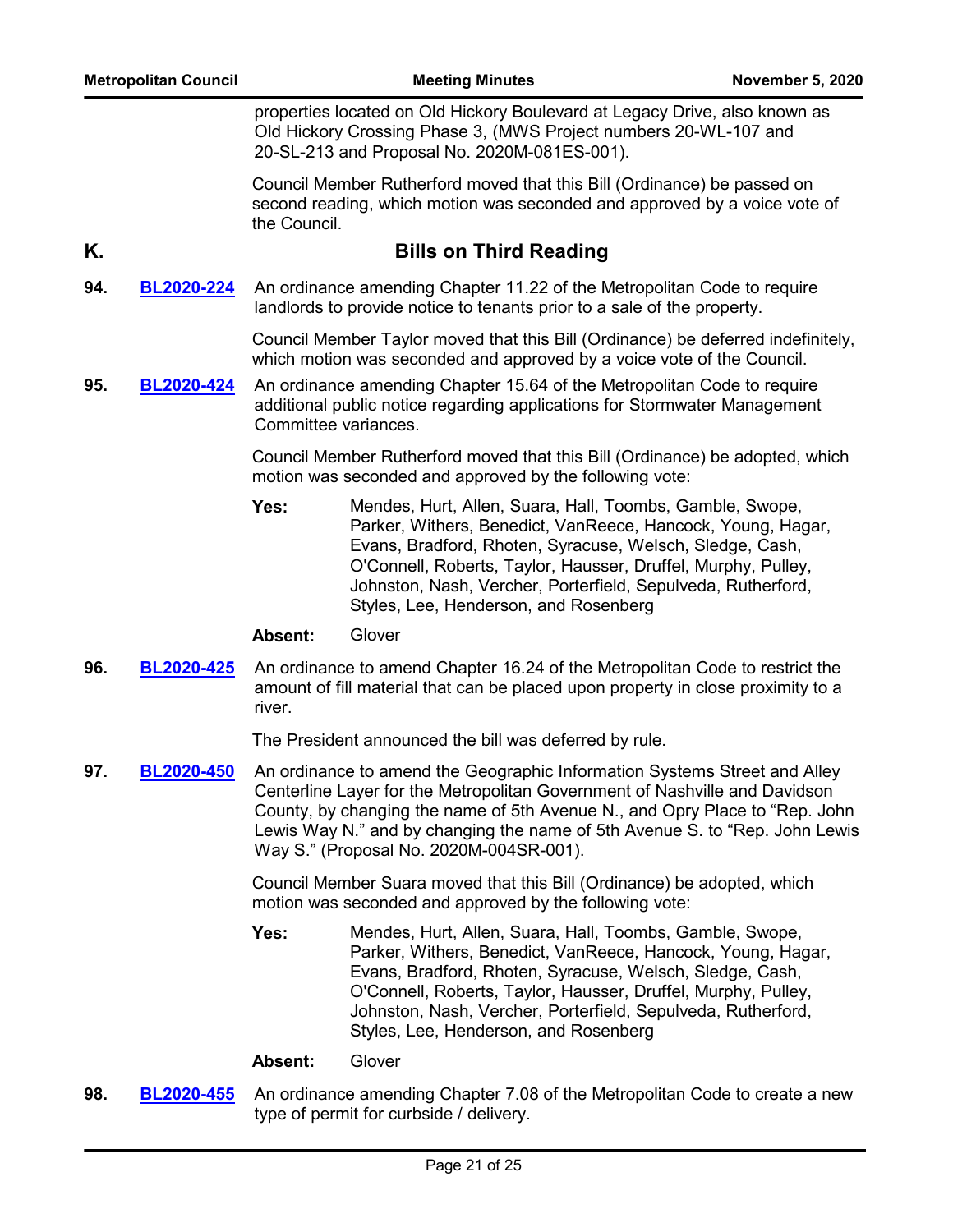Council Member Syracuse moved to suspend the rules of procedure to allow revision of the Bill. Without objection, Council Member Syracuse moved to that the Bill be substituted, which motion was seconded and approved by a voice vote of the Council. Council Member Syracuse moved that this Bill (Ordinance) be adopted, which motion was seconded and approved by the following vote:

Mendes, Hurt, Allen, Suara, Hall, Toombs, Gamble, Swope, Parker, Withers, Benedict, VanReece, Hancock, Young, Hagar, Evans, Bradford, Rhoten, Syracuse, Welsch, Sledge, Cash, O'Connell, Roberts, Taylor, Hausser, Druffel, Murphy, Pulley, Johnston, Nash, Vercher, Porterfield, Sepulveda, Rutherford, Styles, Lee, Henderson, and Rosenberg **Yes:**

### **Absent:** Glover

**99. BL2020-458** An ordinance amending Title 16 of the Metropolitan Code of Laws to adopt updated building codes. **[BL2020-458](http://nashville.legistar.com/gateway.aspx?m=l&id=/matter.aspx?key=1415)**

> Council Member Sledge moved to suspend the rules of procedure to allow revision of the Bill. Without objection, Council Member Sledge moved to amend the Bill, which motion was seconded and approved by a voice vote of the Council. Council Member Sledge moved that this Bill (Ordinance) be adopted, which motion was seconded and approved by the following vote:

Mendes, Hurt, Allen, Suara, Hall, Toombs, Gamble, Swope, Parker, Withers, Benedict, VanReece, Hancock, Young, Hagar, Evans, Bradford, Rhoten, Syracuse, Welsch, Sledge, Cash, O'Connell, Roberts, Taylor, Hausser, Druffel, Murphy, Pulley, Johnston, Nash, Vercher, Porterfield, Sepulveda, Rutherford, Styles, Lee, Henderson, and Rosenberg **Yes:**

### **Absent:** Glover

**100. BL2020-459** An ordinance to amend Section 16.28.190 of the Metropolitan Code of Laws to require notice to the district councilmember of applications for a demolition permit for historic structures. **[BL2020-459](http://nashville.legistar.com/gateway.aspx?m=l&id=/matter.aspx?key=1416)**

> Council Member Vercher moved to suspend the rules of procedure to allow revision of the Bill. Without objection, Council Member Vercher moved to amend the Bill, which motion was seconded and approved by a voice vote of the Council. Council Member Vercher moved that this Bill (Ordinance) be adopted, which motion was seconded and approved by the following vote:

Mendes, Hurt, Allen, Suara, Hall, Toombs, Gamble, Swope, Parker, Withers, Benedict, VanReece, Hancock, Young, Hagar, Evans, Bradford, Rhoten, Syracuse, Welsch, Sledge, Cash, O'Connell, Roberts, Taylor, Hausser, Druffel, Murphy, Pulley, Johnston, Nash, Vercher, Porterfield, Sepulveda, Rutherford, Styles, Lee, Henderson, and Rosenberg **Yes:**

### **Absent:** Glover

**101.** BL2020-461 An ordinance creating the positions of Chief Diversity Equity and Inclusion Officer and Workforce Diversity Manager. **[BL2020-461](http://nashville.legistar.com/gateway.aspx?m=l&id=/matter.aspx?key=1386)**

> Council Member Toombs moved that this Bill (Ordinance) be adopted, which motion was seconded and approved by the following vote: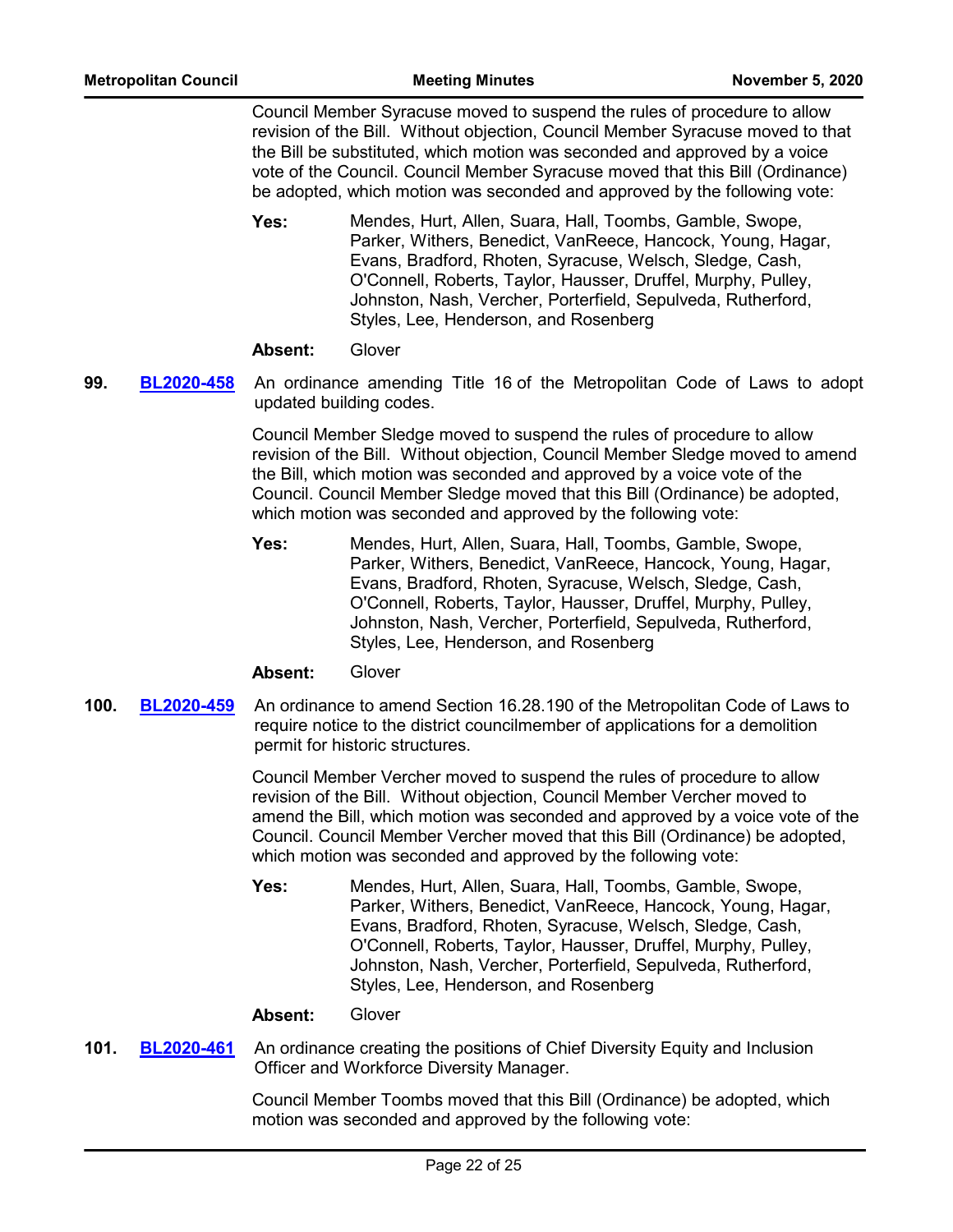Mendes, Hurt, Allen, Suara, Hall, Toombs, Gamble, Swope, Parker, Withers, Benedict, VanReece, Hancock, Young, Hagar, Evans, Bradford, Rhoten, Syracuse, Welsch, Sledge, Cash, O'Connell, Roberts, Taylor, Hausser, Druffel, Murphy, Pulley, Johnston, Nash, Vercher, Porterfield, Sepulveda, Rutherford, Styles, Lee, Henderson, and Rosenberg **Yes:**

### **Absent:** Glover

**102. BL2020-462** An ordinance approving a second amendment to an agreement between the Metropolitan Government and Plaza 2750, LLC concerning the acquisition of real property for use as the site for a new public library and acquisition and construction of related infrastructure and landscaping improvements in Donelson. **[BL2020-462](http://nashville.legistar.com/gateway.aspx?m=l&id=/matter.aspx?key=1399)**

> Council Member Rutherford moved that this Bill (Ordinance) be adopted, which motion was seconded and approved by the following vote:

Mendes, Hurt, Allen, Suara, Hall, Toombs, Gamble, Swope, Parker, Withers, Benedict, VanReece, Hancock, Young, Hagar, Evans, Bradford, Rhoten, Syracuse, Welsch, Sledge, Cash, O'Connell, Roberts, Taylor, Hausser, Druffel, Murphy, Pulley, Johnston, Nash, Vercher, Porterfield, Sepulveda, Rutherford, Styles, Lee, Henderson, and Rosenberg **Yes:**

### **Absent:** Glover

**103.** BL2020-464 An ordinance to amend the Geographic Information Systems Street and Alley Centerline Layer for the Metropolitan Government of Nashville and Davidson County, by changing the name of 10th Circle N from Rosa L Parks Blvd to Dr Martin L King Jr Blvd to "Rev Kelly M Smith Circle" (Proposal No. 2020M-005SR-001). **[BL2020-464](http://nashville.legistar.com/gateway.aspx?m=l&id=/matter.aspx?key=1381)**

> Council Member Rutherford moved that this Bill (Ordinance) be adopted, which motion was seconded and approved by the following vote:

Mendes, Hurt, Allen, Suara, Hall, Toombs, Gamble, Swope, Parker, Withers, Benedict, VanReece, Hancock, Young, Hagar, Evans, Bradford, Rhoten, Syracuse, Welsch, Sledge, Cash, O'Connell, Roberts, Taylor, Hausser, Druffel, Murphy, Pulley, Johnston, Nash, Vercher, Porterfield, Sepulveda, Rutherford, Styles, Lee, Henderson, and Rosenberg **Yes:**

### **Absent:** Glover

**104. <u>BL2020-465</u>** An ordinance to amend the Geographic Information Systems Street and Alley Centerline Layer for the Metropolitan Government of Nashville and Davidson County by abandoning an unimproved, Unnumbered Alley right-of-way and easement from 14th Avenue North to Alley #540. (Proposal Number 2020M-009AB-001). **[BL2020-465](http://nashville.legistar.com/gateway.aspx?m=l&id=/matter.aspx?key=1398)**

> Council Member Rutherford moved that this Bill (Ordinance) be adopted, which motion was seconded and approved by the following vote: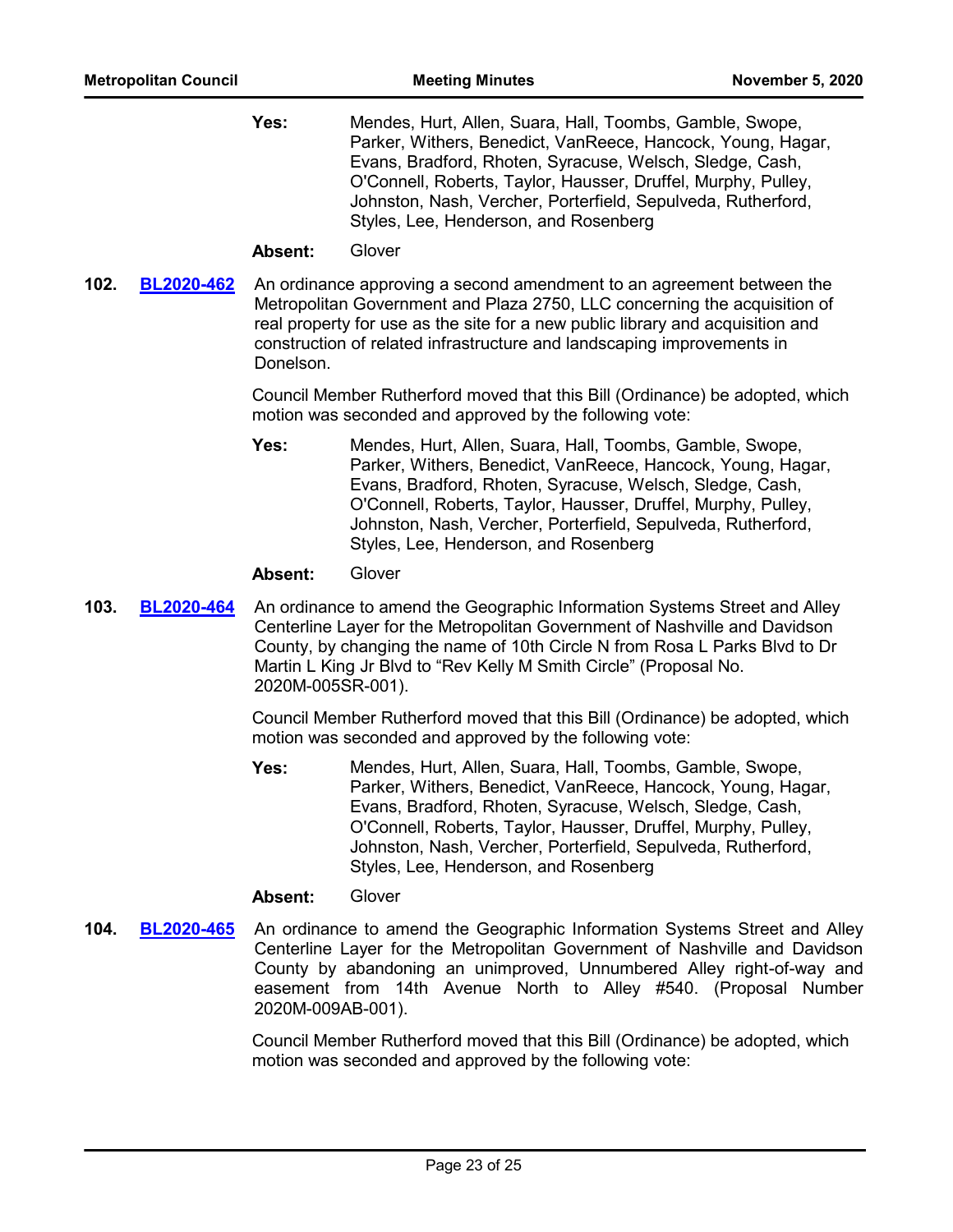Mendes, Hurt, Allen, Suara, Hall, Toombs, Gamble, Swope, Parker, Withers, Benedict, VanReece, Hancock, Young, Hagar, Evans, Bradford, Rhoten, Syracuse, Welsch, Sledge, Cash, O'Connell, Roberts, Taylor, Hausser, Druffel, Murphy, Pulley, Johnston, Nash, Vercher, Porterfield, Sepulveda, Rutherford, Styles, Lee, Henderson, and Rosenberg **Yes:**

### **Absent:** Glover

**105. BL2020-466** An ordinance authorizing The Metropolitan Government of Nashville and Davidson County to negotiate and accept permanent and temporary easements for the Granny Wright Lane Stormwater Improvement Project for two properties located at 2335 and 2337 Granny Wright Lane, (Project No. 20-SWC-64 and Proposal No. 2020M-075ES-001). **[BL2020-466](http://nashville.legistar.com/gateway.aspx?m=l&id=/matter.aspx?key=1376)**

> Council Member Rutherford moved that this Bill (Ordinance) be adopted, which motion was seconded and approved by the following vote:

Mendes, Hurt, Allen, Suara, Hall, Toombs, Gamble, Swope, Parker, Withers, Benedict, VanReece, Hancock, Young, Hagar, Evans, Bradford, Rhoten, Syracuse, Welsch, Sledge, Cash, O'Connell, Roberts, Taylor, Hausser, Druffel, Murphy, Pulley, Johnston, Nash, Vercher, Porterfield, Sepulveda, Rutherford, Styles, Lee, Henderson, and Rosenberg **Yes:**

### **Absent:** Glover

**106. BL2020-467** An ordinance authorizing The Metropolitan Government of Nashville and Davidson County to negotiate and accept permanent and temporary easements for the Kipling Drive Stormwater Improvement Project for 13 properties located along Goodbar Drive, Aladdin Drive, and Kipling Drive, (Project No.20-SWC-326 and Proposal No. 2020M-074ES-001). **[BL2020-467](http://nashville.legistar.com/gateway.aspx?m=l&id=/matter.aspx?key=1378)**

> Council Member Sledge moved that this Bill (Ordinance) be adopted, which motion was seconded and approved by the following vote:

Mendes, Hurt, Allen, Suara, Hall, Toombs, Gamble, Swope, Parker, Withers, Benedict, VanReece, Hancock, Young, Hagar, Evans, Bradford, Rhoten, Syracuse, Welsch, Sledge, Cash, O'Connell, Roberts, Taylor, Hausser, Druffel, Murphy, Pulley, Johnston, Nash, Vercher, Porterfield, Sepulveda, Rutherford, Styles, Lee, Henderson, and Rosenberg **Yes:**

### **Absent:** Glover

107. BL2020-468 An ordinance authorizing The Metropolitan Government of Nashville and Davidson County to accept new public water and sanitary sewer main, fire hydrant assemblies, sanitary sewer manholes and easements, for property located at 110 Tune Airport Drive (MWS Project Nos. 20-WL-63 and 20-SL-161 and Proposal No. 2020M-073ES-001). **[BL2020-468](http://nashville.legistar.com/gateway.aspx?m=l&id=/matter.aspx?key=1377)**

> Council Member Rutherford moved that this Bill (Ordinance) be adopted, which motion was seconded and approved by the following vote: